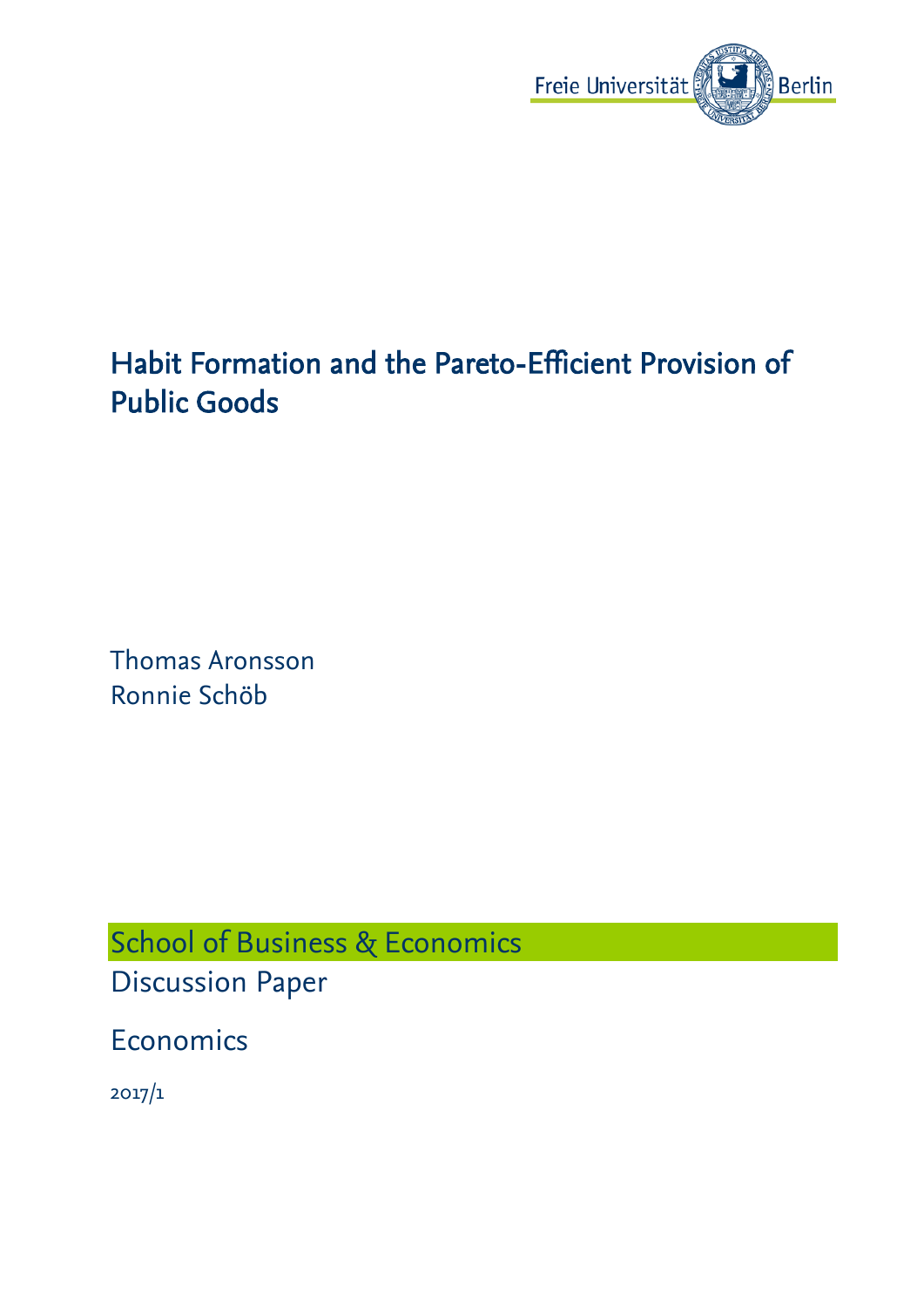## **Habit Formation and the Pareto-Efficient Provision of Public Goods[\\*](#page-1-0)**

Thom[a](#page-1-1)[s](#page-1-2) Aronsson<sup>a</sup> and Ronnie Schöb<sup>s</sup>

January 2017

#### **Abstract**

 $\overline{a}$ 

This paper examines the implications of habit formation in private and public consumption for the Pareto-efficient provision of public goods, based on a two-period model with nonlinear taxation. If the public good supply is time-invariant, the presence of habit formation generally alters the standard rules for public good provision. In contrast, if the public good is a flowvariable such that the government directly decides on the level of the public good in each period, habit formation leads to a modification of the first best Samuelson condition only if the degrees of habituation differ for private and public consumption. Since habit formation affects the incentives to relax the self-selection constraint through public good provision, however, habituation alters the second-best analogue to the Samuelson condition also when the degrees of habituation in private and public consumption coincide.

Keywords: Public good provision, Samuelson condition, habit formation, optimal taxation. JEL Classification: D60, H21, H41.

<span id="page-1-0"></span><sup>\*</sup> The authors would like to thank David Granlund for helpful comments and suggestions. Aronsson would also like to thank the Swedish Research Council (ref 2016-02371) for generous research grants.

<span id="page-1-1"></span><sup>a</sup> Department of Economics, Umeå School of Business and Economics, Umeå University, SE – 901 87 Umeå, Sweden. E-mail: thomas.aronsson@econ.umu.se.

<span id="page-1-2"></span><sup>s</sup> School of Business & Economics, Freie Universität Berlin, D–14195 Berlin, Germany. E-mail: ronnie.schoeb@fu-berlin.de.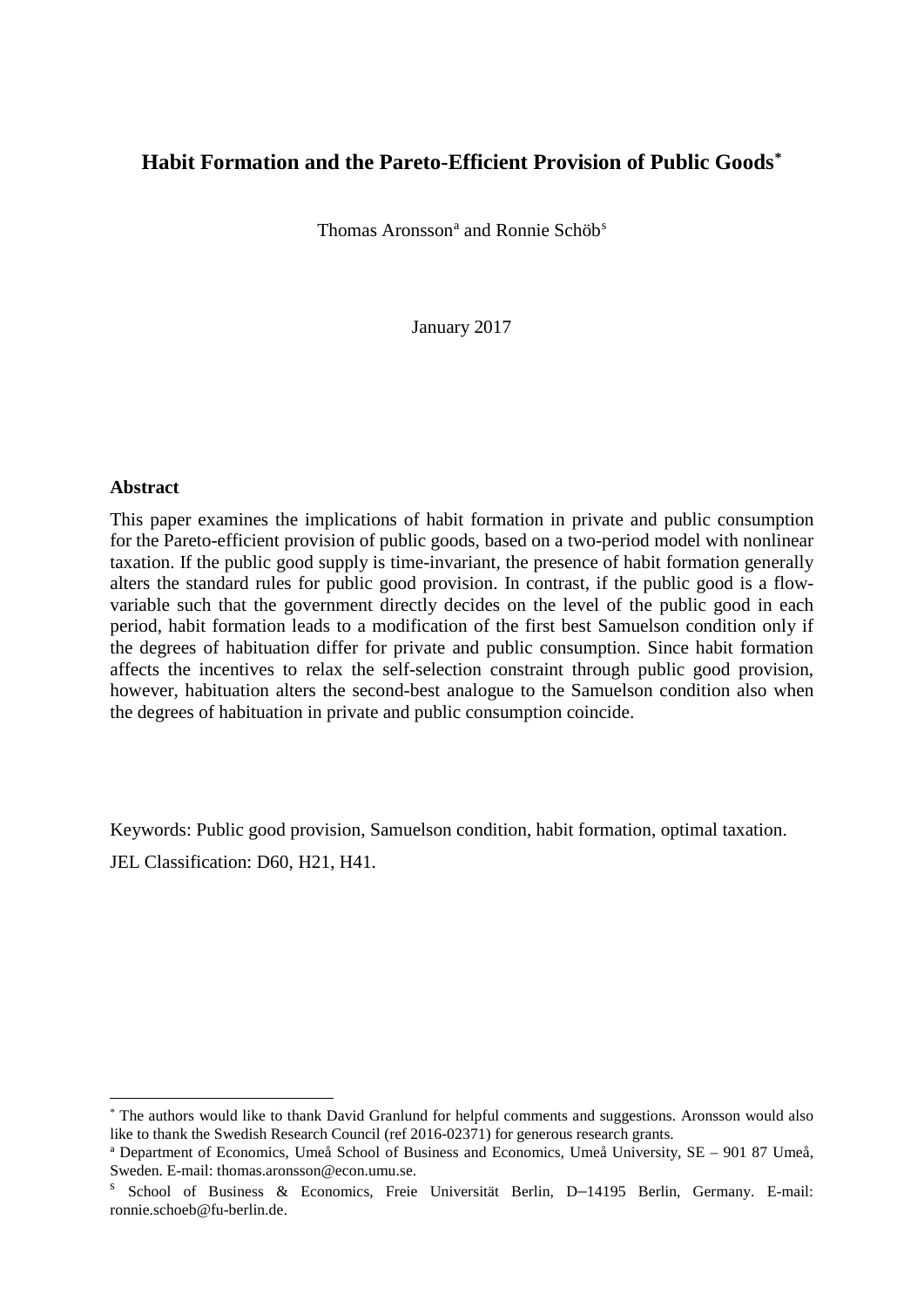#### **1. Introduction**

**.** 

This paper examines the implications of habituation in private and public consumption for the efficient provision of public goods in model-economies with nonlinear income taxation. The purposes are to examine how such adaptation modifies the policy rule for public provision, and identify conditions under which the standard first best and second best Samuelson conditions remain valid in the presence of habituation.

People adapt to most circumstances in life, and the degree to which people adapt can actually be substantial. For instance, a permanent increase in the consumption may only affect utility temporarily as the potential utility gains decline over time. According to Clark, Frijters, and Shields (2008), adaptation may eliminate as much as 60 percent of the initial positive effect on happiness of an increase in the individual income within two years.<sup>[1](#page-2-0)</sup> Nevertheless, although the importance of adaptation has been widely recognized in the context of consumption and labor market behavior.<sup>[2](#page-2-1)</sup> it has so far played a minor role in normative economic theory of taxation and public expenditure. In fact, Becker and Murphy (1988) argue that adaptation has no important implications for normative economic theory and, in particular, the insights gained from optimal taxation theory if people are fully aware of their adaptation-behavior when making their consumption choices.

Yet, recent research shows that adaptation in private consumption may have an influence on the optimal tax policy in second-best economies with skill heterogeneity, although it does not create a direct motive for correction (see Guo and Krause 2011 and Koehne and Kuhn 2014). The present paper supplements this research by examining public good provision when consumers adapt both in terms of their private and public consumption through internal habit formation. Our contribution is thus to characterize the effects that adaptation have on the optimality condition for a public good in such a framework. In general, adaptation alters the optimality conditions for public good provision. This is true both in a first best world where the government can use lump-sum taxes to finance public good provision, and in a second

<span id="page-2-0"></span><sup>&</sup>lt;sup>1</sup> For further evidence on the importance of adaptation, see Lucas (2007), Diener et al. (2009), Luhmann et al. (2012), and Weimann, Knabe, and Schöb (2015). With respect to adaptation to public good consumption, Levinson (2013) finds that fluctuations of the current day's air quality affect happiness while changes in the local annual average do not. This can be interpreted as habituation to the public good air quality. Further, at least indirect evidence is given by Schkade and Kahneman (1998) who asked people to rate their own life satisfaction and the life satisfaction of someone similar in another region. It turned out that climate-related questions, i.e., the role of a particular public good, were typically thought of as more important for someone living in the other region. Apparently, the public good becomes more important in evaluating someone else's well-being in an imaginary situation than for one's own actual well-being. This seems to suggest that people do not account for adaptation to public good consumption when conceiving themselves in another situation while adapting when evaluating their own circumstances.

<span id="page-2-1"></span><sup>&</sup>lt;sup>2</sup> See, e.g., Woittiez and Kapteyn (1998), Clark (1999), and Fuhrer (2000).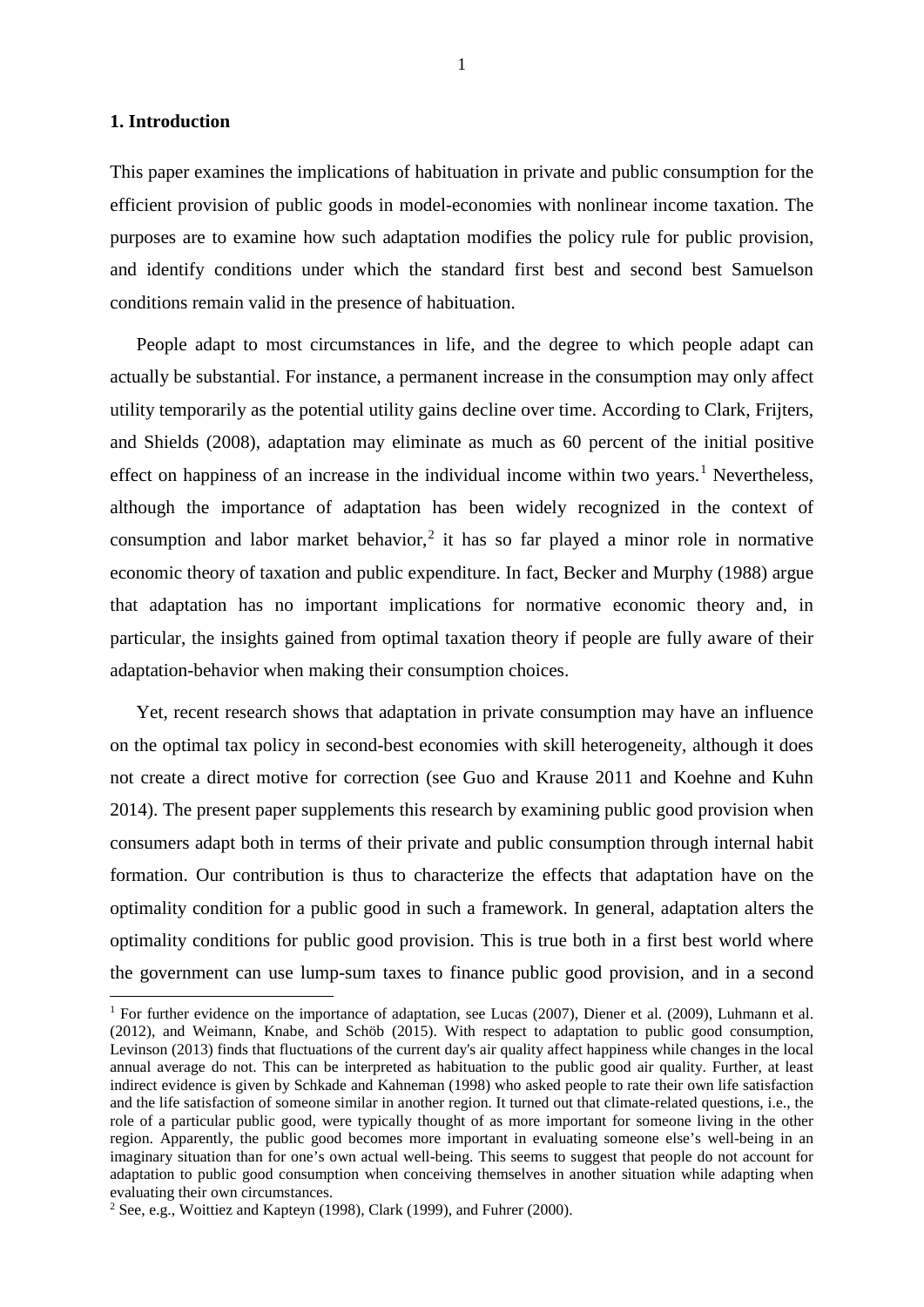best world where asymmetric information prevents the government from raising revenue through type-specific lump-sum taxes.

Our study follows Pollak (1970) and the subsequent economics literature in describing adaptation in terms of internal habit formation. We consider a two-period model with heterogeneous and rational consumers, in which the government raises tax revenue to redistribute income and provide a public good, and where the consumers adapt both with respect to their private and public consumption. Whereas habit formation in private consumption works in the direction of over-provision of public goods relative to the standard policy rule (the Samuelson condition or second-best variant thereof), habit formation in public consumption works in the opposite direction. An interesting question is whether these two forces cancel out under certain conditions, such that standard policy rules are applicable in the presence of habit formation.

The policy implications of habit formation depend on how frequently the government can adjust the public good provision as well as on the degrees of habit formation in private and public consumption. We consider two polar cases. The first version of the model assumes that the government in the first period provides a fixed level of the public good to be consumed in both periods. This is interpretable in terms of a state-variable public good, where instantaneous contributions and depreciation have negligible effects on the stock (which is likely to be the case for certain types of infrastructure and environmental public goods such as national parks). We show that the efficiency condition for public good provision generally differs from the Samuelson condition (or second-best analogue thereof), meaning that the policy rules for public good provision explicitly depend on the intensities of habit formation in private and public good consumption. This is true also in the special case where the degrees of habituation in private and public consumption are the same. Indeed, under rather conventional assumptions about the properties of the utility function, the first best policy rule implies under-provision of the public good relative to the standard Samuelson condition, if the degrees of habituation in private and public consumption coincide. Only accidentally, in the extreme case where (i) the degrees of habituation in private and public consumption coincide and (ii) the marginal willingness to pay for the public good is constant over time in present value terms, will this model imply a standard Samuelson first best policy rule for public good provision, although based on a different reasoning than the corresponding policy rule that applies in the absence of any habit formation.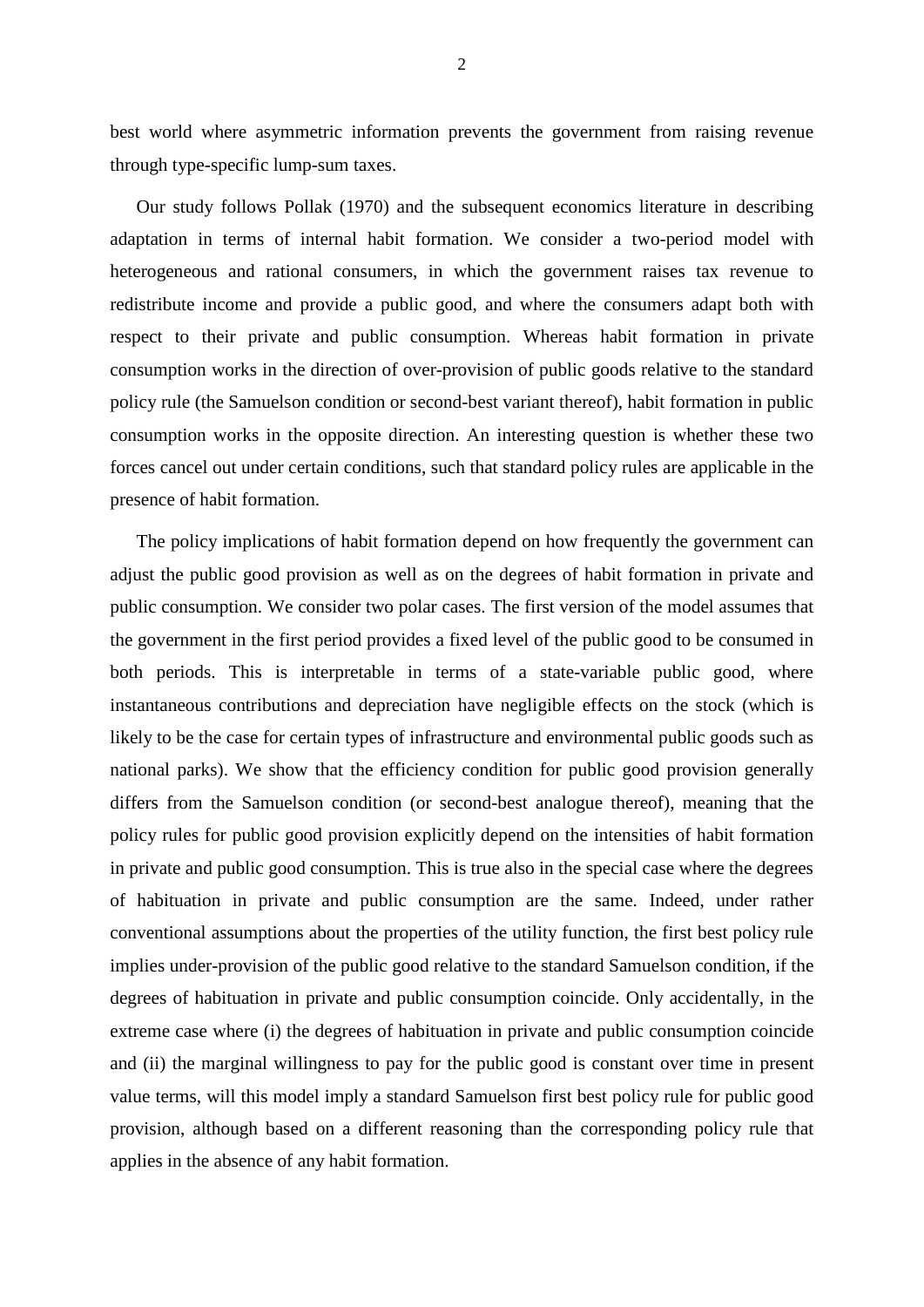The second version of the model assumes that the supply of public goods can be adjusted over time, such that the government decides on the level of the public good in each period, which exemplifies a flow-variable public good. In this case, the conventional policy rule surfaces as long as the degrees of habituation in private and public consumption are the same. Therefore, in the case of a flow-variable good, it turns out that habit formation modifies the efficiency condition for public good provision only if the degrees of habituation differ for private and public good consumption.

In Sections 2 and 3 below, we use the two variants of the model to analyze how habit formation in private and public consumption affects the efficient provision of public goods. The model is based on the self-selection approach to optimal taxation originally developed by Stern (1982) and Stiglitz (1982), where revenue collection and redistribution are funded by nonlinear income taxes. In this respect, we follow Boadway and Keen (1993) who were the first to analyze public good provision in such a framework, and extend their analysis to an economy with habit formation. Such a general framework allows us to avoid the (often arbitrary) restrictions implicit in models with linear tax instruments. Section 4 concludes.

#### **2. A Two-Period Model with a Time-Invariant Supply of Public Goods**

Consider a two-period economy where the consumers derive utility from private consumption, leisure, and a public good. There are two types of consumers that differ in terms of innate ability. Ability is reflected in the before-tax wage rate, meaning that the high-ability type (type 2) earns a higher before-tax wage rate than the low-ability type (type 1).  $n^{i}$  denotes the number of individual of ability-type *i*. True ability (and, consequently, the before-tax wage rate) is private information. All individuals are assumed to share a common utility function, meaning that the utility facing any individual of ability-type *i* (*i=*1,2) is given by

$$
U^i = U\left(c^i, \ell^i, x^i - \alpha c^i, g, G - \rho g\right). \tag{1}
$$

In equation (1), *c* and *x* denote private consumption in the first and second period, respectively, while  $\ell$  denotes leisure, defined as a time-endowment normalized to one minus the hours of work, *g* denotes the public good provision in the first period, and *G* the public good provision in the second period. The individual works in the first period and is retired in the second (meaning that the leisure-argument in the utility function refers to the first period). The utility function is increasing in each separate argument and strictly quasi-concave. Discounting – if it occurs – is implicit in this formulation.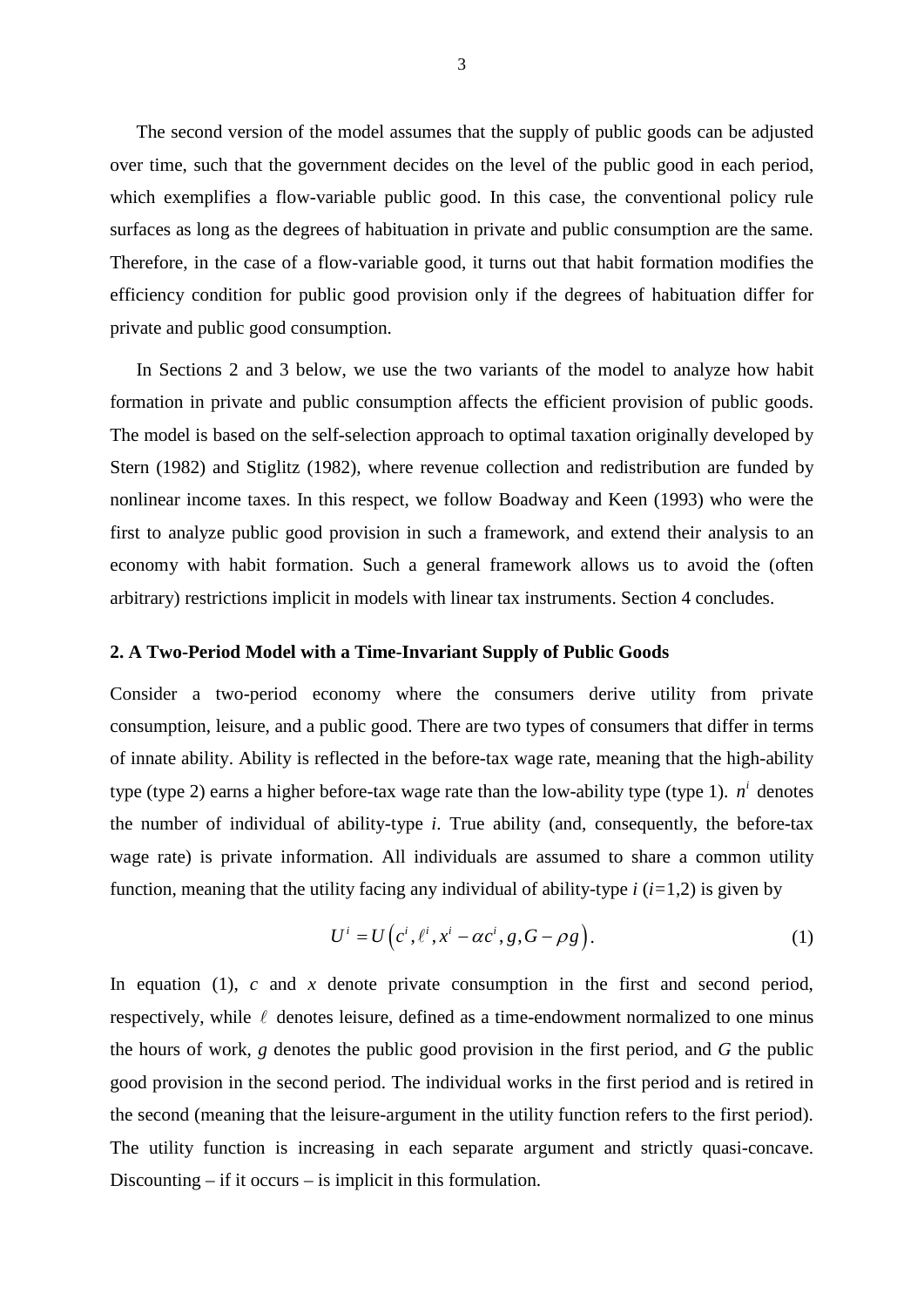We allow for habit formation both with respect to private and public consumption, where the parameters  $\alpha \in [0,1]$  and  $\rho \in [0,1]$  denote the intensities of habit formation. As such,  $\alpha = 0$  indicates no habit formation at all whereas  $\alpha = 1$  implies full habituation in private consumption. The interpretation of the parameter  $\rho$  is analogous in terms of public consumption.

Assuming a time-invariant public good provision to begin with, we have  $G = g$ . Therefore, although the benefit of public consumption is enjoyable in both periods, the public good remains in fixed quantity over the periods. The utility derived from public good consumption in the first period thus depends on the level of the public good, *g*, while it depends on  $g(1 - \rho)$  in the second period due to habituation. We assume that there is no habit formation with respect to leisure, as otherwise the utility derived from leisure when retired would depend on the leisure-consumption choice in the first period.<sup>[3](#page-5-0)</sup>

The individual budget constraints can be written as

**.** 

$$
w^{i}l^{i} - T(w^{i}l^{i}) - s^{i} = c^{i}, \qquad (2a)
$$

$$
s^{i}(1+r) - \Omega(rs^{i}) = x^{i}, \qquad (2b)
$$

for *i*=1,2, in which  $w^i$  denotes the before-tax wage rate,  $l^i = 1 - l^i$  work hours,  $s^i$  saving, and *r* the interest rate. We assume that the production technology is linear such that the before-tax wage rates and the interest rate are fixed. The variables  $T(w^{i} l^{i})$  and  $\Omega (rs^{i})$  denote the labor income tax (paid when young) and the capital income tax (paid when old), respectively. These are general, nonlinear, tax functions, the parameters of which include type-specific marginal tax rates and lump-sum components. In a first best world with no asymmetric information (or other reasons to distort the labor supply and savings behavior), these tax functions will reduce to type-specific lump-sum taxes.

Since the government has access to general labor income and capital income taxes, it can implement any desired combination of work hours and saving for each ability-type, and thus effectively control  $l^i$ ,  $c^i$ , and  $x^i$  for  $i=1,2$ , subject to relevant constraints. We can, therefore, characterize the social decision-problem such that the government (or social planner) chooses work hours and private consumption for each ability-type and the level of the public good to reach a Pareto efficient resource allocation subject to an overall resource constraint and selfselection constraint. We apply the conventional assumption that the government wants to

<span id="page-5-0"></span> $3$  As long as leisure time is (at least partly) used to gain experiences, this assumption accords well with empirical evidence discussed in Dunn, Gilbert, and Wilson (2011), according to which people seem to adapt more to material than experiential purchases.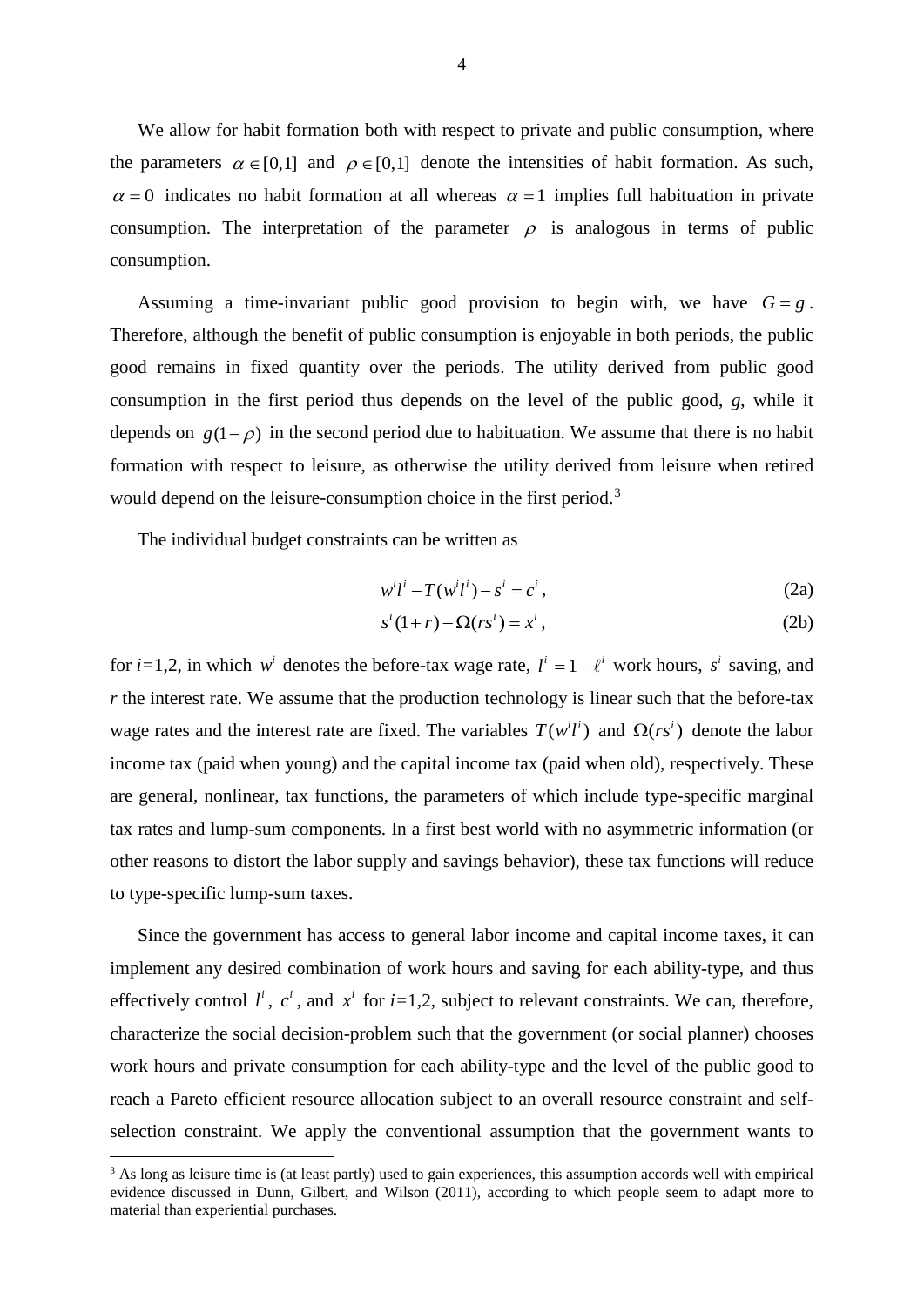redistribute from the high-ability to the low-ability type, meaning that the self-selection constraint that may bind is the one preventing high-ability individuals from mimicking the low-ability type. Based on these assumptions, the social decision-problem is written as follows:

$$
\max_{l^i, c^i, x^i(i=1,2), g} U(e^1, \ell^1, x^1 - \alpha c^1, g, g(1-\rho))
$$

such that

$$
\mu: U(c^2, \ell^2, x^2 - \alpha c^2, g, g(1 - \rho)) \ge \bar{U}^2
$$
 (3a)

$$
\lambda: \quad U\left(c^2, \ell^2, x^2 - \alpha c^2, g, g(1-\rho)\right) \ge U\left(c^1, 1 - \frac{w^1}{w^2}l^1, x^1 - \alpha c^1, g, g(1-\rho)\right) \tag{3b}
$$

$$
\gamma: \sum_{i} n^{i} w^{i} l^{i} - \sum_{i} n^{i} c^{i} - \sum_{i} \frac{n^{i} x^{i}}{1+r} - g = 0.
$$
 (3c)

This resource allocation problem means choosing work hours, private consumption, and public consumption to maximize utility of the low-ability type subject to the minimum utility restriction for the high-ability type in (3a). The weak inequality (3b) is the self-selection constraint ensuring that each high-ability individual weakly prefers the allocation intended for his/her type (the left hand side) over the allocation intended for the low-ability type. A potential mimicker receives the utility on the right hand side of the weak inequality (3b). In our model, where the government can observe both the labor and capital income at the individual level, such a mimicker will consume as much as the low-ability type in both periods. Yet, since the mimicker is more productive, he/she can earn the same income as the low-ability type with less effort;  $w<sup>1</sup> / w<sup>2</sup> < 1$  denotes the relative wage rate, and  $(w^{1} / w^{2}) l^{1} < l^{1}$  is interpretable as the number of work hours supplied by the mimicker. The resource constraint in equation (3c), finally, means that output is used for private and public consumption.  $\mu$ ,  $\lambda$ , and  $\gamma$  are Lagrange multipliers attached to each respective constraint.

By solving this problem, we can characterize the efficient provision of the public good. To simplify the notation, and present the results in a way comparable to earlier studies that do not allow for habituation, let us use  $c_1^i = c^i$ ,  $c_2^i = x^i - \alpha c^i$ ,  $g_1 = g$ , and  $g_2 = g(1 - \rho)$ , in which case the utility function in equation (1) can be rewritten as follows:

$$
U^i = U\left(c_1^i, \ell^i, c_2^i, g_1, g_2\right), \text{ for } i=1,2
$$
\nwhile the utility facing the mimicker becomes

\n
$$
\hat{U}^2 = U\left(c_1^1, 1 - \frac{w^1}{w^2}l^1, c_2^1, g_1, g_2\right).
$$
\n(1')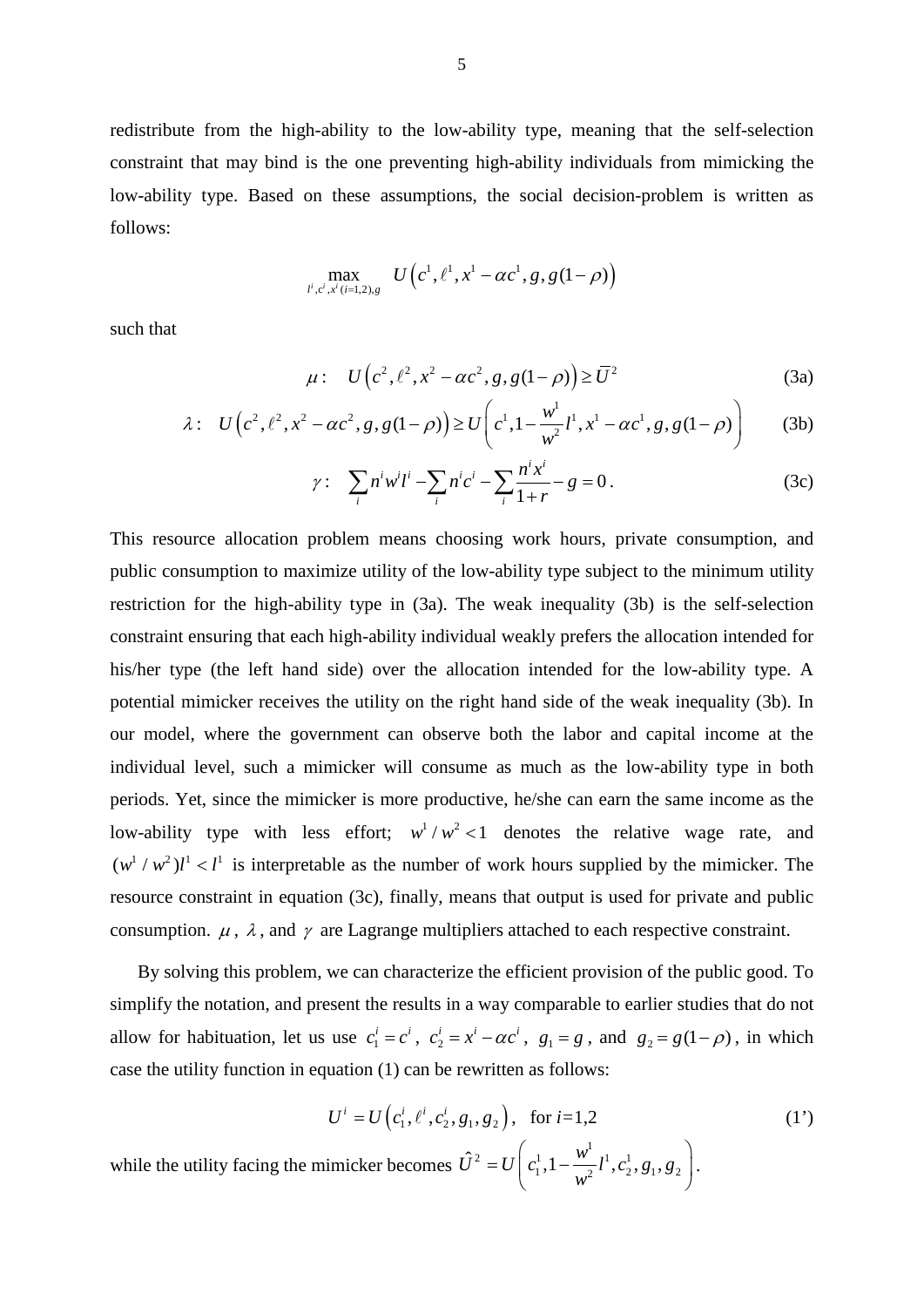We can then define conventional first period marginal rates of substitution between the public good and private consumption such that

$$
MRS_{g_1,c_1}^i = \frac{U_{g_1}^i}{U_{c_1}^i} \quad \text{for } i = 1,2 \quad \text{and} \quad M\hat{R}S_{g_1,c_1}^2 = \frac{\hat{U}_{g_1}^2}{\hat{U}_{c_1}^2}
$$

where the hat symbol above the utility function  $(^{\wedge})$  refers to the mimicker, as well as conventional second period marginal rates of substitution

$$
MRS_{g_2,c_2}^i = \frac{U_{g_2}^i}{U_{c_2}^i} \quad \text{for } i = 1,2 \quad \text{and} \quad M\hat{R}S_{g_2,c_2}^2 = \frac{\hat{U}_{g_2}^2}{\hat{U}_{c_2}^2}.
$$

The *MRS* functions are interpretable as *period-specific* marginal rates of substitution, with the marginal utility of private and public consumption in the other period held constant, i.e., measures of marginal willingness to pay commonly used in models without habit formation.

The first order conditions for the social decision-problem set out above can be found in the Appendix. The policy rule for efficient public good provision is presented in Proposition 1.

**Proposition 1.** *With a time-invariant public good, the Pareto efficient provision of the public good satisfies*

$$
1 = \sum_{i} n^{i} MRS_{g_{1},c_{1}}^{i} \left( 1 + \frac{\alpha}{1+r} \right) + \sum_{i} n^{i} MRS_{g_{2},c_{2}}^{i} \left( 1 - \rho \right)
$$
  
+ 
$$
\frac{\lambda}{\gamma} \left[ \hat{U}_{c_{1}}^{2} \left( MRS_{g_{1},c_{1}}^{1} - M\hat{R}S_{g_{1},c_{1}}^{2} \right) + \hat{U}_{c_{2}}^{2} \left( MRS_{g_{2},c_{2}}^{1} - M\hat{R}S_{g_{2},c_{2}}^{2} \right) \left( 1 - \rho \right) \right]
$$
(4)

Proof: See the Appendix I.

The left hand side of equation (4) represents the marginal rate of transformation between the public good and the private consumption good, which is normalized to unity (see equation [3c]). This is the direct marginal cost of providing the public good measured in terms of lost private consumption. Similarly, the right hand side is the direct marginal benefit (the first row) adjusted for the welfare effects of public good provision via the self-selection constraint (the second row). Since equation (4) is expressed in terms of conventional, period-specific marginal rates of substitution, it shows how the conventional measures of marginal benefit and adjustment through the self-selection constraint, respectively, ought to be modified in response to habit formation in both private and public consumption.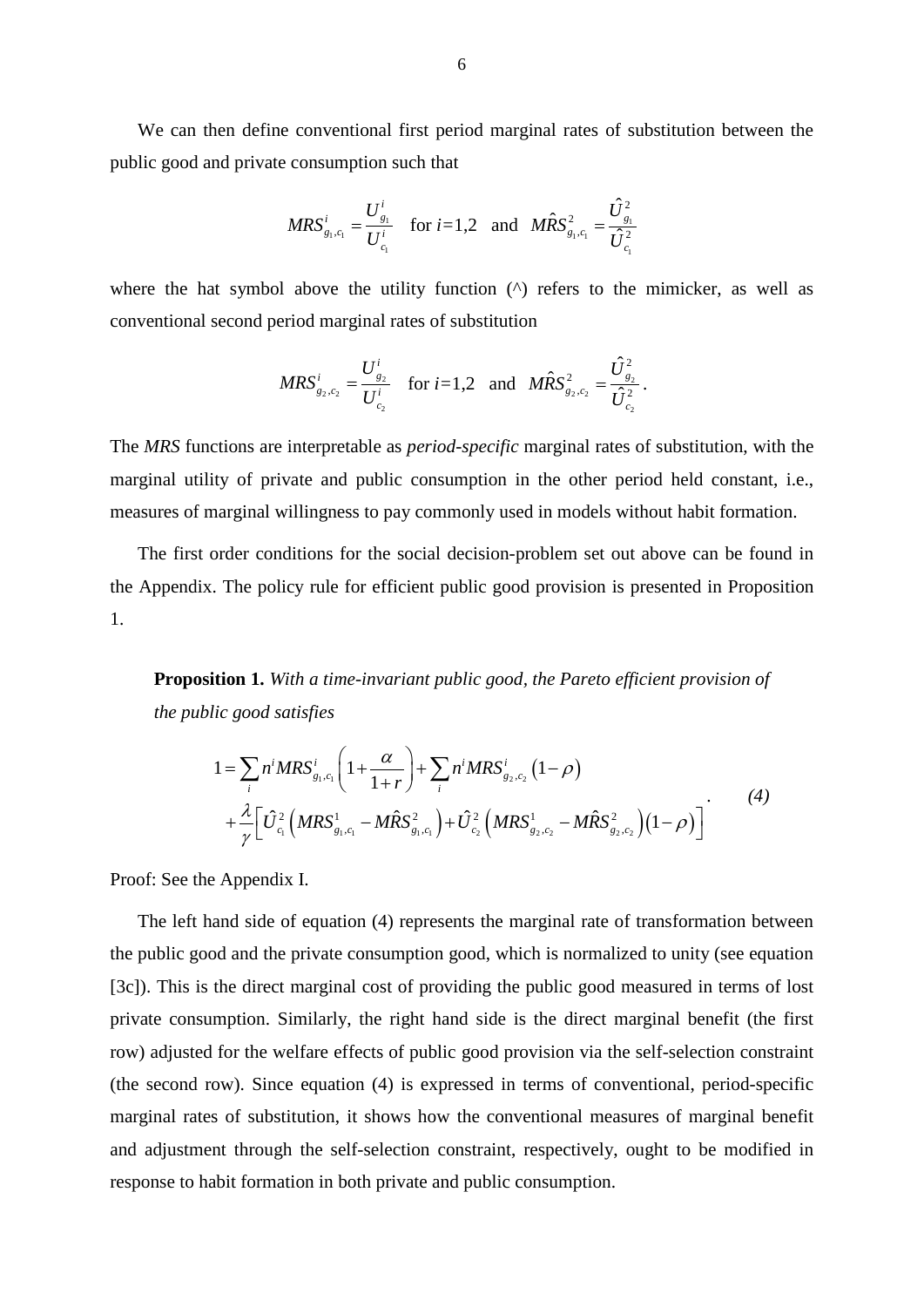To interpret Proposition 1 in greater detail, it is convenient to start by considering a first best resource allocation, which coincides with the special case of our model where  $\lambda = 0$ .<sup>[4](#page-8-0)</sup> Equation (4) then simplifies to read

$$
1 = \sum_{i} n^{i} MRS_{g_{1},c_{1}}^{i} \left( 1 + \frac{\alpha}{1+r} \right) + \sum_{i} n^{i} MRS_{g_{2},c_{2}}^{i} \left( 1 - \rho \right). \tag{5}
$$

In equation (5), the right hand side measures the sum of the individuals' marginal willingness to pay for the public good in the first and second period, respectively, and is clearly affected by habituation. As expected, we can see that habituation in private consumption works to scale up each individual's marginal willingness to pay for the public good in the first period through the factor  $1 + \alpha/(1 + r) \ge 1$ , compared to standard policy rules for public good provision. To see this more clearly, equations  $(A1) - (A5)$  in Appendix I can be used to derive the following relationship when  $\lambda = 0$ :

$$
MRS_{g_1,c_1}^i \left(1 + \frac{\alpha}{1+r}\right) = \frac{U_{g_1}^i}{U_{c_1}^i - \alpha U_{c_2}^i} \quad \text{for i=1,2.}
$$
 (6)

The right hand side of equation (6) is interpretable as the individual's total marginal willingness to pay for public consumption in the first period, *ceteris paribus*, which is higher the more the private consumption in the first period reduces the utility of private consumption in the second period. As a consequence, the total marginal utility lost when giving up one Euro of private consumption is smaller when we take account of habituation in private consumption. The scale factor  $1 + \alpha/(1+r)$  on the left hand side thus connects the conventional, period-specific measure of marginal rate of substitution (which is defined with the private consumption in the second period held constant) to the total marginal willingness to pay.

Similarly, habituation in public consumption scales down the marginal willingness to pay for the public good in the second period via the factor  $1 - \rho \le 1$ . The Samuelson condition must thus be modified to take account of the fact that part of today's utility gain of increased public consumption is lost by habit formation.

If the degrees of habituation in private and public consumption are equal such that  $\alpha = \rho = \sigma$ , equation (5) reduces to read

<span id="page-8-0"></span><sup>&</sup>lt;sup>4</sup> If individual ability were observable, the self-selection constraint would become redundant.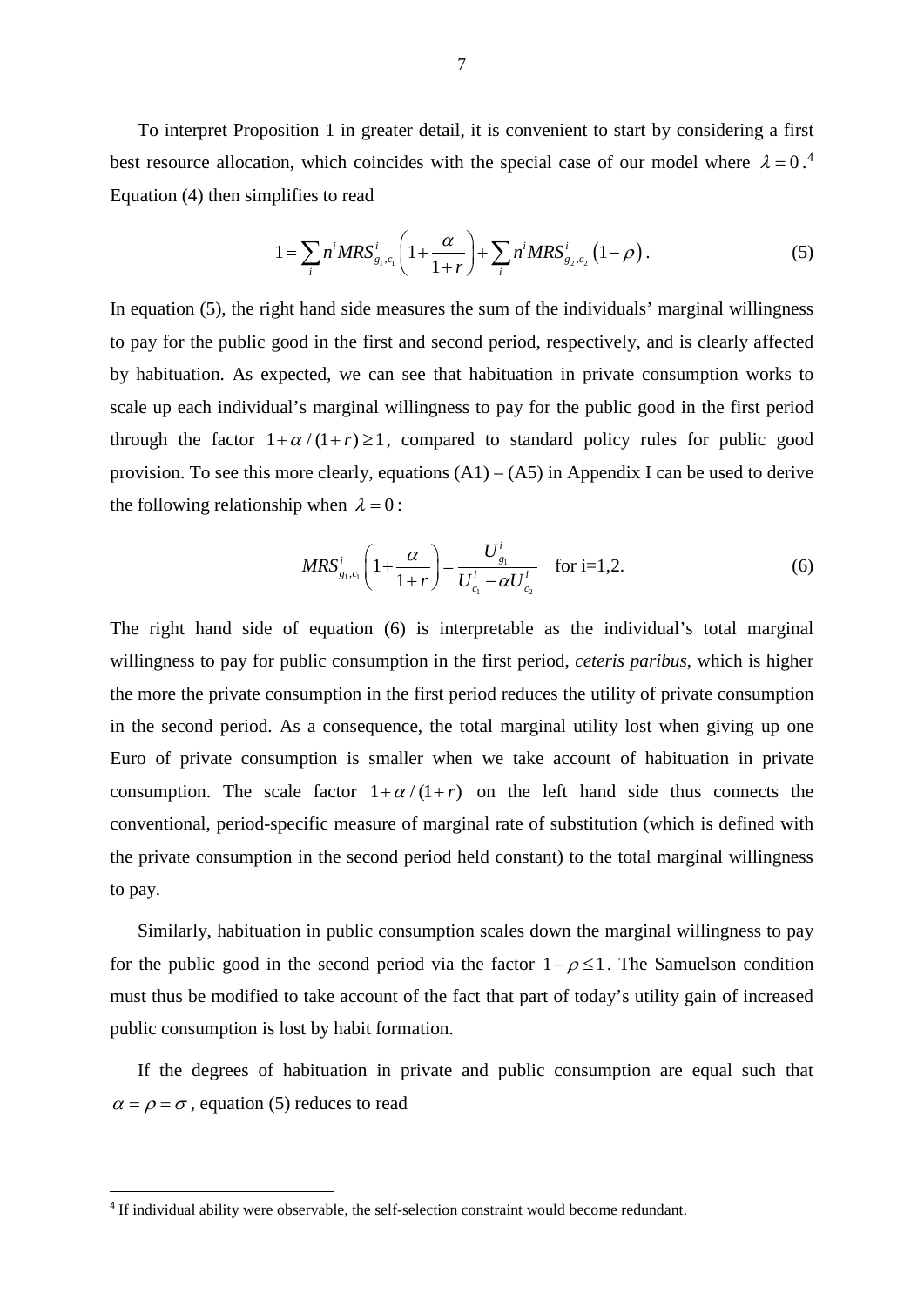$$
1 = \sum_{i} n^{i} \left( MRS_{g_{1},c_{1}}^{i} + MRS_{g_{2},c_{2}}^{i} \right) + \sigma \sum_{i} n^{i} \left( MRS_{g_{1},c_{1}}^{i} \frac{1}{1+r} - MRS_{g_{2},c_{2}}^{i} \right),
$$
(7a)

where the first term on the right hand side is the sum of all consumers' marginal willingness to pay for the public good (based on the period-specific marginal rates of substitution in both periods), while the second is proportional to the degree of habit formation. Therefore, in the absence of any habit formation, which is the special case where  $\alpha = \rho = \sigma = 0$  in our model, equation (7a) is equivalent to the standard Samuelson condition, i.e.,

$$
1 = \sum_{i} n^{i} \left( MRS_{g_{1},c_{1}}^{i} + MRS_{g_{2},c_{2}}^{i} \right). \tag{7b}
$$

The reason as to why equations (7a) and (7b) differ is that habit formations in private and public consumption have different effects on the marginal willingness to pay for public goods even when the two degrees of habituation are the same. Whereas habit formation in private consumption works to scale up the current marginal willingness to pay for the public good, habit formation in public consumption works to scale down the future marginal willingness to pay. This points to an interesting – albeit somewhat unlikely – special case: if (i) the degrees of habit formation in private and public consumption are the same, and (ii) the sum of withinperiod marginal willingness to pay for the public good is constant over time in present value terms, i.e.,  $\sum_{i} n^{i} MRS_{g_2,c_2}^{i} = \sum_{i} n^{i} MRS_{g_1,c_1}^{i} / (1+r)$ , then equation (7a) takes exactly the same form as equation (7b). A sufficient (not necessary) condition for (ii) to apply is that the marginal willingness to pay for the public good is constant over time for both types such that  $MRS_{g_2,c_2}^i = MRS_{g_1,c_1}^i / (1+r)$  for *i*=1,2. In the special case satisfying (i) and (ii) simultaneously, therefore, the Samuelson condition for an economy without habituation coincides with the Samuelson condition that prevails when the two degrees of habituation are equal, because the different effects of habit formation in private and public consumption cancel out.

Yet, since the effective measure of public consumption in the second period is  $g(1 - \rho)$ , a more likely scenario would be  $MRS_{g_1,c_1}^i > MRS_{g_1,c_1}^i$ . In fact, since the social first order conditions for private consumption imply  $U_{c_1}^i > U_{c_2}^i$ , <sup>[5](#page-9-0)</sup> a sufficient (but not necessary) condition for the inequality  $MRS^i_{g_1,c_1} > MRS^i_{g_1,c_1}$  to hold would be that the utility function given in equation (1') takes the following additively separable and time-invariant form in public consumption:

$$
U^{i}=U\left(c_{1}^{i},\ell^{i},c_{2}^{i},g_{1},g_{2}\right)=u\left(c_{1}^{i},\ell^{i},c_{2}^{i}\right)+\phi\left(g_{1}\right)+\phi\left(g_{2}\right).
$$

**.** 

<span id="page-9-0"></span> $5$  See equations  $(A1) - (A4)$ .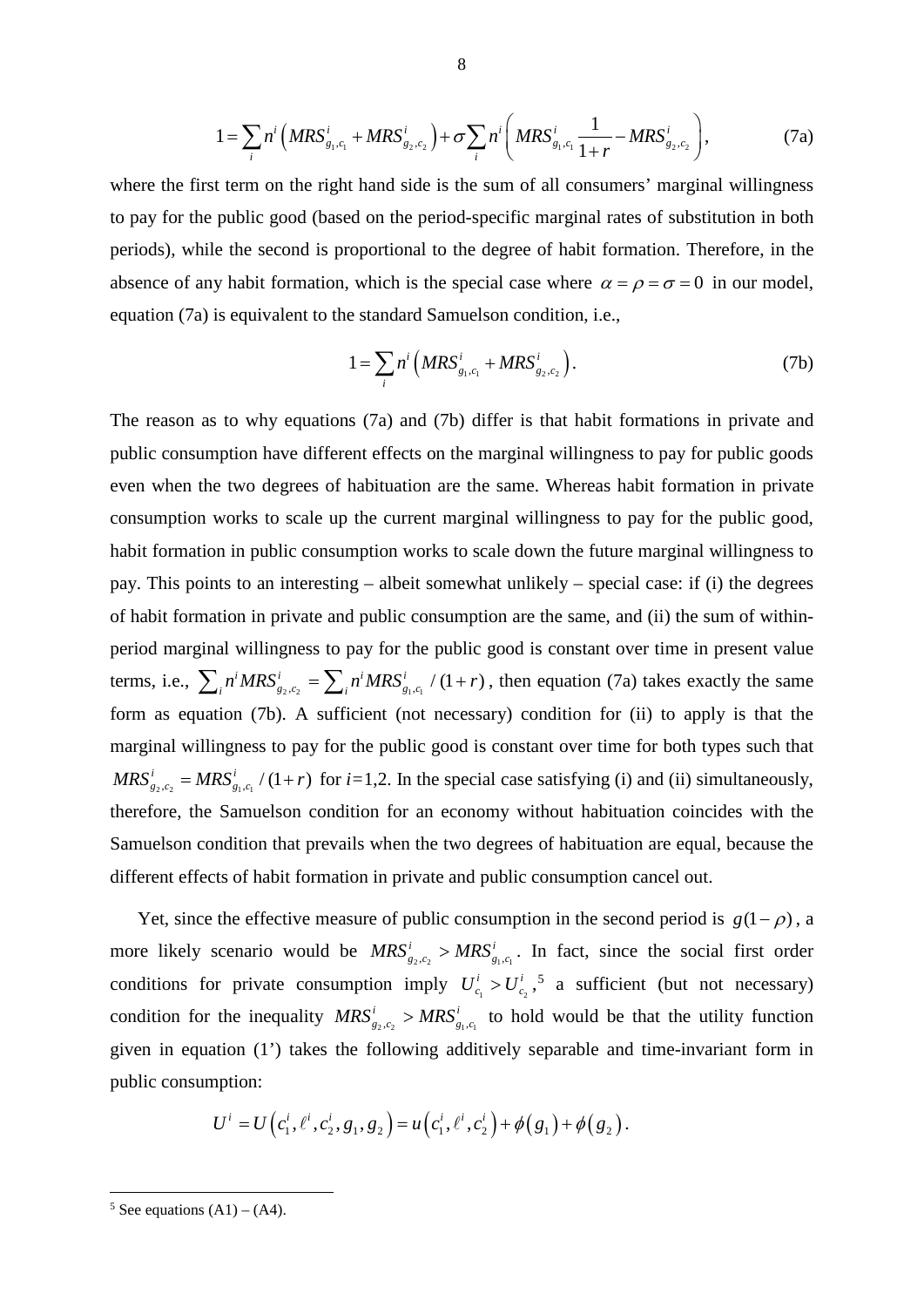In this special but illuminating case, the first best efficient policy rule implies under-provision relative to the standard Samuelson condition if the degrees of habituation in private and public consumption coincide.

Let us then return to the second best efficient policy rule in Proposition 1. The second line of equation (4) is a consequence of the self-selection constraint. The basic intuition behind this effect is well known from earlier research based on models without habituation. Indeed, without any habit formation, i.e., if  $\alpha = \rho = 0$ , our model reproduces (adapted for a twoperiod setting) the efficiency condition for public provision presented in Boadway and Keen (1993) for a second best economy with a binding self-selection constraint, i.e.,

$$
1 = \sum_{i} n^{i} \left( MRS_{g_{1},c_{1}}^{i} + MRS_{g_{2},c_{2}}^{i} \right) + \frac{\lambda}{\gamma} \left[ \hat{U}_{c_{1}}^{2} \left( MRS_{g_{1},c_{1}}^{1} - M\hat{R}S_{g_{1},c_{1}}^{2} \right) + \hat{U}_{c_{2}}^{2} \left( MRS_{g_{2},c_{2}}^{1} - M\hat{R}S_{g_{2},c_{2}}^{2} \right) \right].
$$
 (8a)

A government may relax the self-selection constraint by exploiting that the low-ability type and the mimicker differ in terms of their marginal willingness to pay for the public good. More specifically, the second and third terms on the right hand side of equation (8a) imply over-provision (under-provision) relative to the first best Samuelson condition if leisure is substitutable for (complementary with) the public good, in the sense that the marginal willingness to pay decreases (increases) with the time spent on leisure. We can see that the first term in the second row of equation (4) takes the same form as in a standard model without habit formation, i.e., (8a), while, in contrast, the second term is scaled down by one minus the degree of habit formation in public consumption. Therefore, the policy rule for public provision does not change due to the mimicker's habit formation in private consumption.[6](#page-10-0)

If people habituate in private and public consumption to the same extent such that  $\alpha = \rho = \sigma > 0$ , equation (4) can be rewritten to read

$$
MRS_{g_1,c_1}^1\left(1+\frac{\alpha}{\gamma n^1}\left(U_{c_2}^1-\lambda \hat{U}_{c_2}^1\right)\right)=MRS_{g_1,c_1}^1\left(1+\frac{\alpha}{1+r}\right).
$$

 $\overline{a}$ 

<span id="page-10-0"></span><sup>6</sup> This does not mean that habit formation in private consumption by the mimicker is unimportant. It enters the model implicitly via the first term on the right hand side of equation (4) evaluated for the low-ability type. By comparing equations (A7) and (A10) in Appendix I, we can see that

Therefore, the allocation implemented for the low-ability type is chosen to reflect how the mimicker habituates in private consumption. See equation (A1) in the Appendix.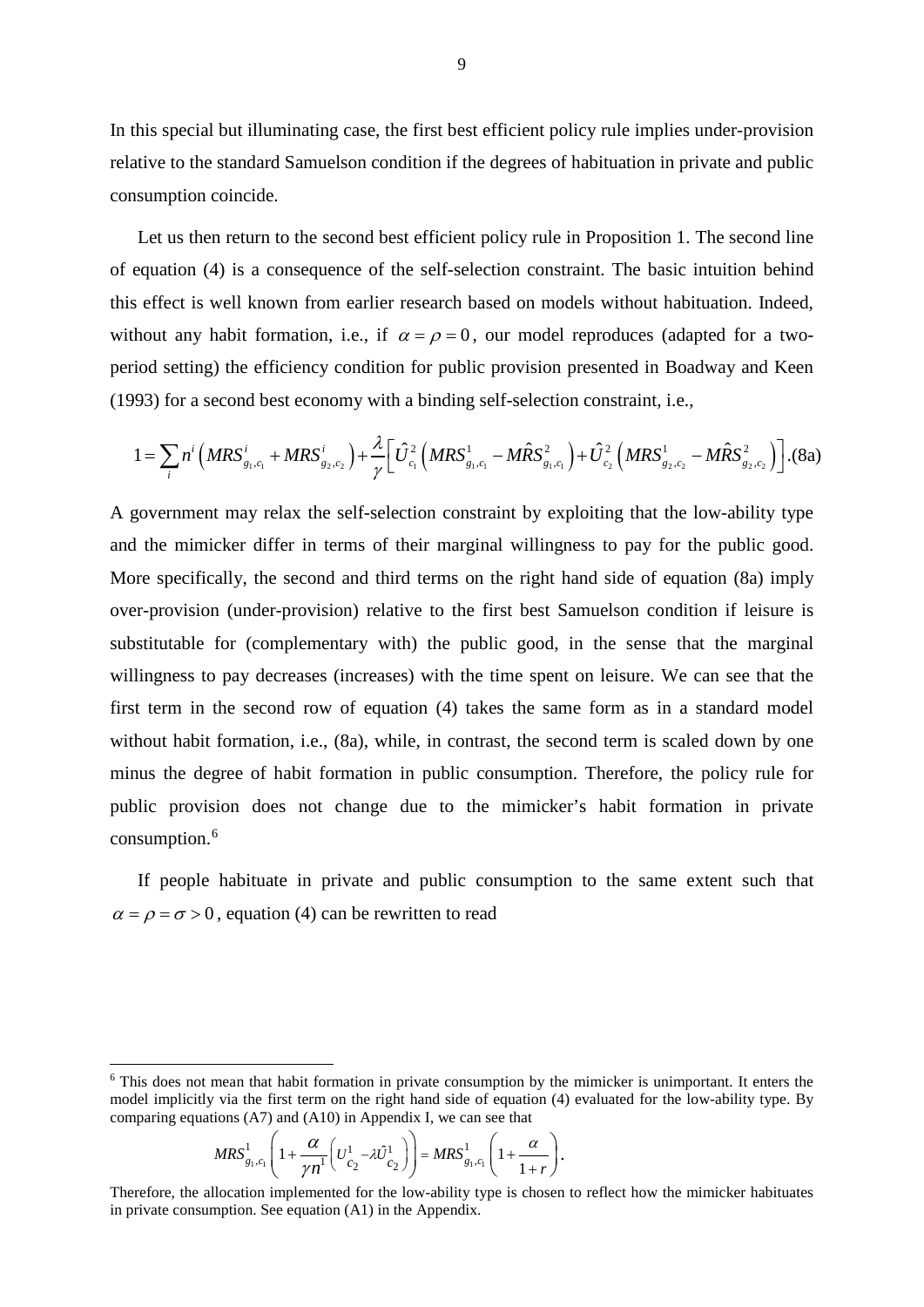$$
1 = \sum_{i} n^{i} \left( MRS_{g_{1},c_{1}}^{i} + MRS_{g_{2},c_{2}}^{i} \right) + \sigma \sum_{i} n^{i} \left( MRS_{g_{1},c_{1}}^{i} \frac{1}{1+r} - MRS_{g_{2},c_{2}}^{i} \right) + \frac{\lambda}{\gamma} \left[ \hat{U}_{c_{1}}^{2} \left( MRS_{g_{1},c_{1}}^{1} - M\hat{RS}_{g_{1},c_{1}}^{2} \right) + \hat{U}_{c_{2}}^{2} \left( MRS_{g_{2},c_{2}}^{1} - M\hat{RS}_{g_{2},c_{2}}^{2} \right) \left( 1 - \sigma \right) \right]
$$
(8b)

The first row of equation (8b) takes the same form as the right hand side of equation (7a). This component reduces to the (Samuelsonian) sum of marginal willingness to pay, i.e.,  $\sum_{i} n^{i} (MRS_{g_1,c_1}^i + MRS_{g_2,c_2}^i)$ , if  $\sum_{i} n^{i} MRS_{g_2,c_2}^i = \sum_{i} n^{i} MRS_{g_1,c_1}^i / (1+r)$ .

However, in the second best model with a binding self-selection constraint, the policy rule for public provision differs from the standard policy rule also for an additional reason. This is seen by comparing the final term on the right hand side of equations (8a) and (8b), suggesting that the incentive faced by the government to offset mimicking in the future period is weaker under habit formation than in the absence of habit formation. As such, even if we were to assume that the period-specific marginal willingness to pay for the public good is constant in present value terms, the case with equal degrees of habituation in private and public consumption still necessitates an adjustment of the second best efficient policy rule due to the fact that habituation affects the incentives of becoming a mimicker. The intuition is, of course, that public consumption in the second period does not matter as much under habituation (where  $\sigma > 0$ ) as it would in the absence of any habit formation (where  $\sigma = 0$ ); neither for the true types nor for the mimicker. Note finally that this additional incentive to adjust the public good provision for habituation vanishes in the special case where leisure is weakly separable from the other goods in the utility function, in which  $MRS^1_{g_1,c_1} = M\hat{R}S^2_{g_1,c_1}$ and  $MRS_{g_2,c_2}^1 = M\hat{R}S_{g_2,c_2}^2$  such that equations (7a) and (8b) coincide.

We summarize these conclusions in Corollary 1.

**Corollary 1.** *With equal degrees of habituation in private and public consumption such that*  $\alpha = \rho > 0$ , *the first best Pareto efficient policy rule typically means under-provision relative to the standard Samuelson condition. It coincides with the standard Samuelson condition if, and only if, the within-period marginal willingness to pay for the public good remains constant over time in present value terms. In a second best setting with a binding self-selection constraint, an additional reason to modify the provision rule must also be taken into account due to the fact that habit formation affects the incentives underlying mimicking.*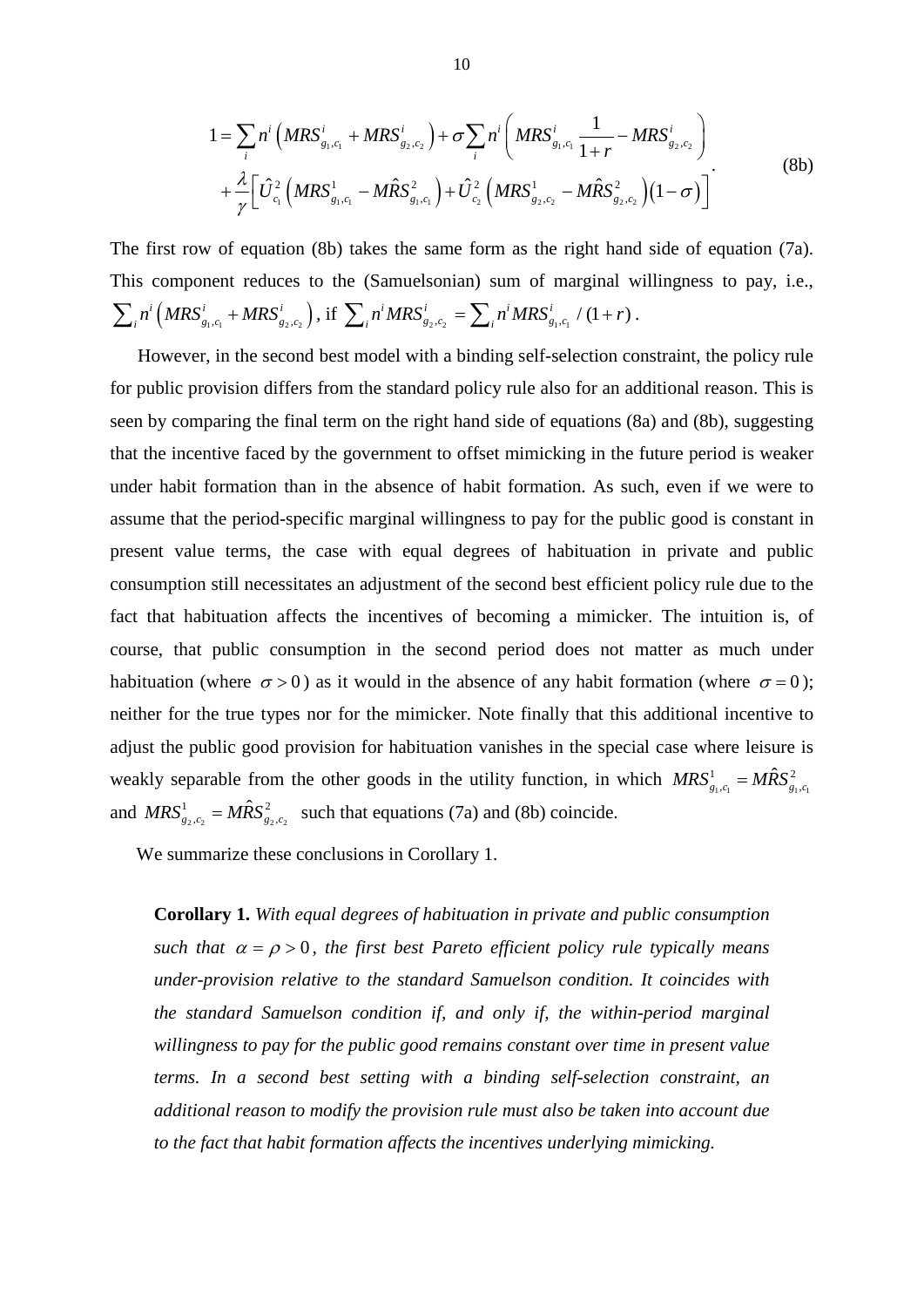Note that Corollary 1 only applies when the degrees of habituation in private and public consumption are equal. If the two intensities of habituation do not coincide, we may either have under-provision or over-provision relative to policy rules derived in model-economies without any habit formation. According to Proposition 1 we notice that habit formation in private consumption works in the direction of over-provision of the public good relative to the standard Samuelson condition (or a second best analogue thereof), while habit formation in public consumption works in the direction of under-provision. Finally, the first best efficient policy rule for public provision in equation (5) also points at another interesting insight: if  $MRS_{g_2,c_2}^i > MRS_{g_1,c_1}^i$  (which seems plausible based on the arguments given above), we must have  $\alpha > \rho$  for equation (5) to coincide with the standard Samuelson condition. In this case, therefore, the applicability of the standard Samuelson condition presupposes that the intensity of habit formation is larger for private than for public consumption; not that the two intensities are the same.

#### **3. A Model with Variable Public Good Supply**

This section considers the case where the public good is a flow-variable, the level of which may vary between periods. As before, habit formation in private consumption contributes to over-provision and habit formation in public consumption to under-provision, *ceteris paribus*, relative to a standard policy rule. Yet, contrary to the results presented above, we find that the standard Samuelson condition remains valid for flow-variable types of public goods as long as the degrees of habit formation in private and public consumption are the same.

The preferences and constraints faced by each individual are the same as before. The only difference is that the public good varies over time, meaning that *G* may differ from *g* in equation (1). By using  $c_1^i = c^i$ ,  $c_2^i = x^i - \alpha c^i$ ,  $g_1 = g$ , and  $g_2 = G - \rho g$  in the utility function (1') we can then define the following period-specific marginal rates of substitution for each true ability-type (*i=*1,2) and the mimicker, as before:

$$
MRS_{g_1,c_1}^i = \frac{U_{g_1}^i}{U_{c_1}^i}, \overrightarrow{MRS}_{g_1,c_1}^2 = \frac{\hat{U}_{g_1}^2}{\hat{U}_{c_1}^2}, \overrightarrow{MRS}_{g_2,c_2}^i = \frac{U_{g_2}^i}{U_{c_2}^i}, \text{ and } \overrightarrow{MRS}_{g_2,c_2}^2 = \frac{\hat{U}_{g_2}^2}{\hat{U}_{c_2}^2},
$$

where the sub-script attached to the utility function denotes partial derivative.

Based on the same assumptions as in Section 2, the social decision-problem can now be written as

$$
\max_{l^i,c^i,x^i(i=1,2),g,G} U\left(c^1,\ell^1,x^1-\alpha c^1,g,G-\rho g\right)
$$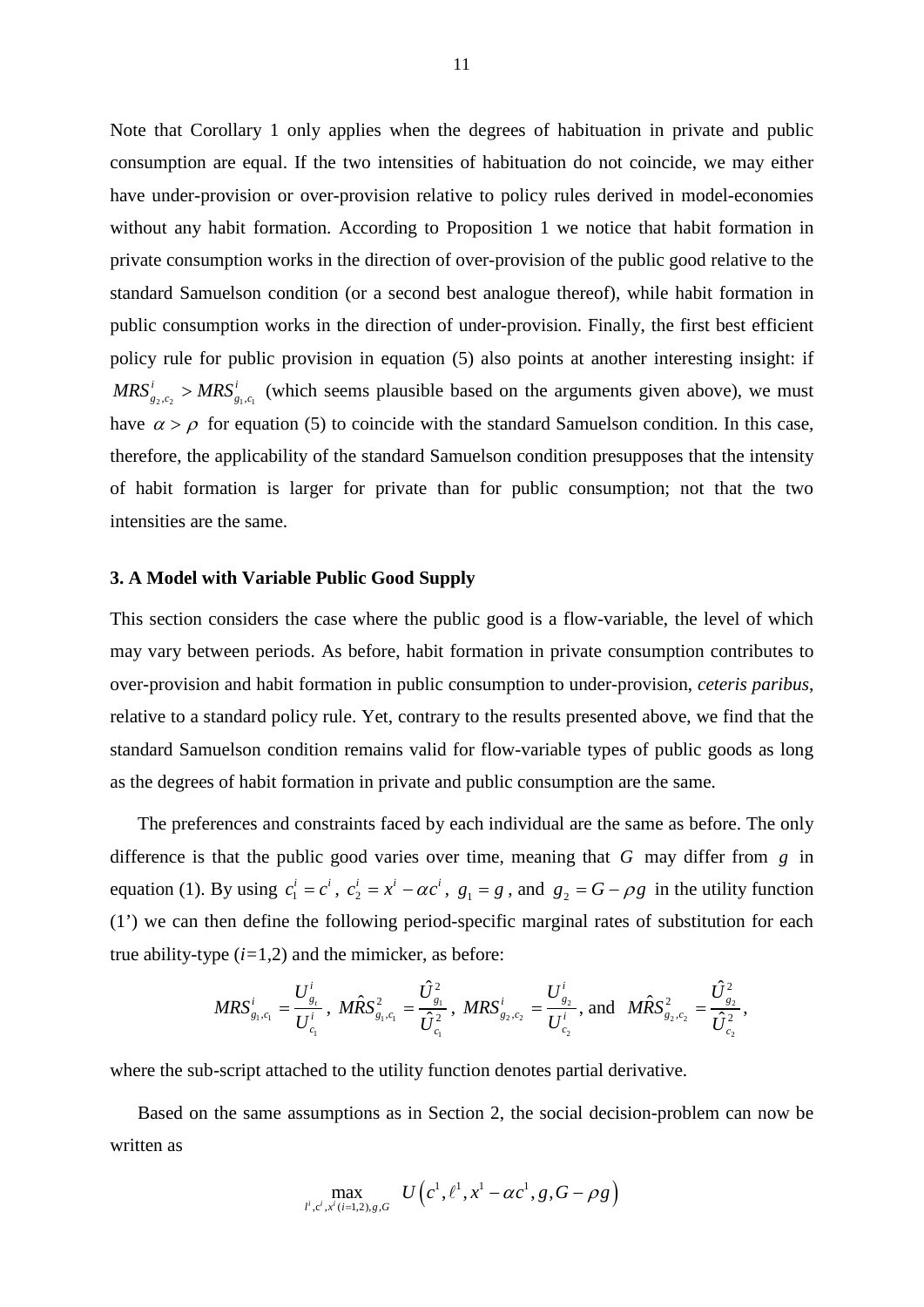such that

$$
\mu: U\left(c^2, \ell^2, x^2 - \alpha c^2, g, G - \rho g\right) \ge \overline{U}^2 \tag{9a}
$$

$$
\lambda: U\left(c^2, \ell^2, x^2 - \alpha c^2, g, G - \rho g\right) \ge U\left(c^1, 1 - \frac{w^1}{w^2}l^1, x^1 - \alpha c^1, g, G - \rho g\right) \tag{9b}
$$

$$
\gamma: \sum_{i} n^{i} w^{i} l^{i} - \sum_{i} n^{i} c^{i} - \sum_{i} \frac{n^{i} x^{i}}{1+r} - g - \frac{G}{1+r} = 0.
$$
 (9c)

The social first order conditions for private consumption take the same form as in Section 2 and are given by equations  $(A1) - (A4)$  in the Appendix I, while the first order conditions for *g* and *G* are given in equations (A11) and (A12), respectively, in Appendix II. The solution to this problem gives the efficiency conditions for the public good, which are presented in Proposition 2.

**Proposition 2.** *With a variable public good supply, the Pareto efficient provision of the public good satisfies*

$$
1 = \frac{1}{1 + \rho/(1+r)} \Bigg[ \sum_{i} n^{i} MRS_{g_{1},c_{1}}^{i} \bigg( 1 + \frac{\alpha}{1+r} \bigg) + \lambda_{1}^{*} \bigg( MRS_{g_{1},c_{1}}^{1} - M\hat{R}S_{g_{1},c_{1}}^{2} \bigg) \Bigg] \quad (10a)
$$
  

$$
1 = \sum_{i} n^{i} MRS_{g_{2},c_{2}}^{i} + \lambda_{2}^{*} \bigg( MRS_{g_{2},c_{2}}^{1} - M\hat{R}S_{g_{2},c_{2}}^{2} \bigg) \qquad (10b)
$$

 $where \ \lambda_1^* = \lambda \hat{U}_{c_1}^2 / \gamma \ \text{and} \ \lambda_2^* = \lambda \hat{U}_{c_2}^2 (1+r) / \gamma.$ 

Proof: see the Appendix II.

Equation (10b) is a conventional condition for public good provision, i.e., it takes the same form as in the absence of habit formation. The intuition is, of course, that there is no additional period beyond period 2, in which an increase in *G* causes disutility. The policy rule for public good provision in the first period, given by equation (10a), differs from equation  $(4)$  – the efficiency condition for a time-invariant public good – in how the degree of habit formation in public consumption enters.

More specifically, with a variable supply of the public good, the efficient supply in the second period imposes additional structure on the effects of habit formation in public consumption. This is because public provision in the second period satisfies equation (10b). When deriving equation (10a), in Appendix II, we have thus used that the first order condition for public good provision in the second period implies that the following must hold:  $\rho U_{g_2}^1 + \rho \mu U_{g_2}^2 + \rho \lambda \left[ U_{g_2}^2 - \hat{U}_{g_2}^2 \right] = \rho \gamma / (1+r)$ . As a consequence, the disutility caused by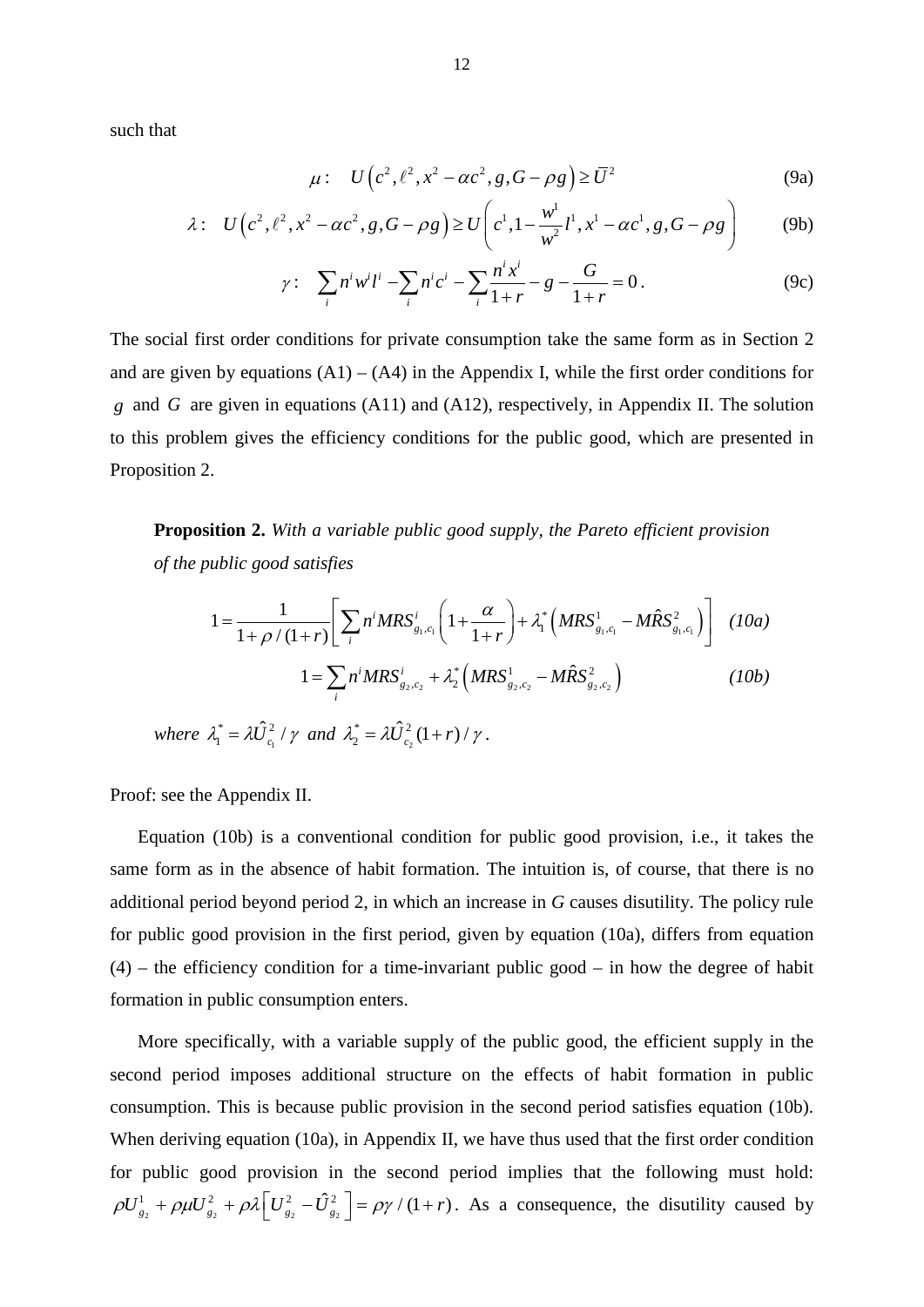habit formation in public consumption, which influences the public provision in the first period, is directly proportional to the marginal utility cost of public funds,  $\gamma$ , when the public good provision in the second period satisfies equation (10b). In other words, the marginal utility loss caused by habituation in public consumption, which contributes to reduce the first period supply of the public good, is directly proportional to the marginal benefit of public consumption in the second period (with  $\rho$  being the factor of proportionality).

As before, an interesting special case arises when the degrees of habituation are equal, i.e.,  $\alpha = \rho \in [0,1]$ . The following results refer to the efficient provision of the public good in the first period, and are direct consequences of Proposition 2:

**Corollary 2.** *With a variable public good supply, and if*  $\alpha = \rho \in [0,1]$ *, we obtain the following efficiency condition for public provision in the first period:*

$$
1 = \sum_{i} n^{i} MRS_{g_{1},c_{1}}^{i} + \lambda_{1}^{**} \Big(MRS_{g_{1},c_{1}}^{1} - M\hat{R}S_{g_{1},c_{1}}^{2}\Big), \qquad (11a)
$$

where  $\lambda_1^{**} = \lambda \hat{U}_{c_1}^2 / [\gamma(1 + \rho/(1+r))]$ . In the special case where individual *productivity is observable, such that*  $\lambda = 0$ *, equation (11a) reduces to read* 

$$
1 = \sum_{i} n^i MRS_{g_1,c_1}^i \tag{11b}
$$

Corollary 2 comprises all possible cases where habituation is the same for private and public consumption. When the self-selection constraint is not operative, the corresponding policy rule in equation (11b) always coincides with the conventional Samuelson condition, i.e., it takes the same form as in model-economies without any habit formation. Therefore, with a time-variant public good supply, the conventional first best policy surfaces as long as the degrees of habit formation in private and public consumption are the same. Note also that this conclusion does not require any additional assumption on how the marginal willingness to pay for the public good changes over time, as would be required to derive the corresponding result with a time-invariant public good. This illustrates a fundamental difference between a time-variant and time-invariant public good: with a time-variant public good, the effects on the policy rule of habituation in private and public consumption always cancel out as long as the two degrees are equal. Only when the degrees of adaptation to private and public consumption differ systematically, the standard policy rule for public good provision ought to be modified to account for habituation behavior.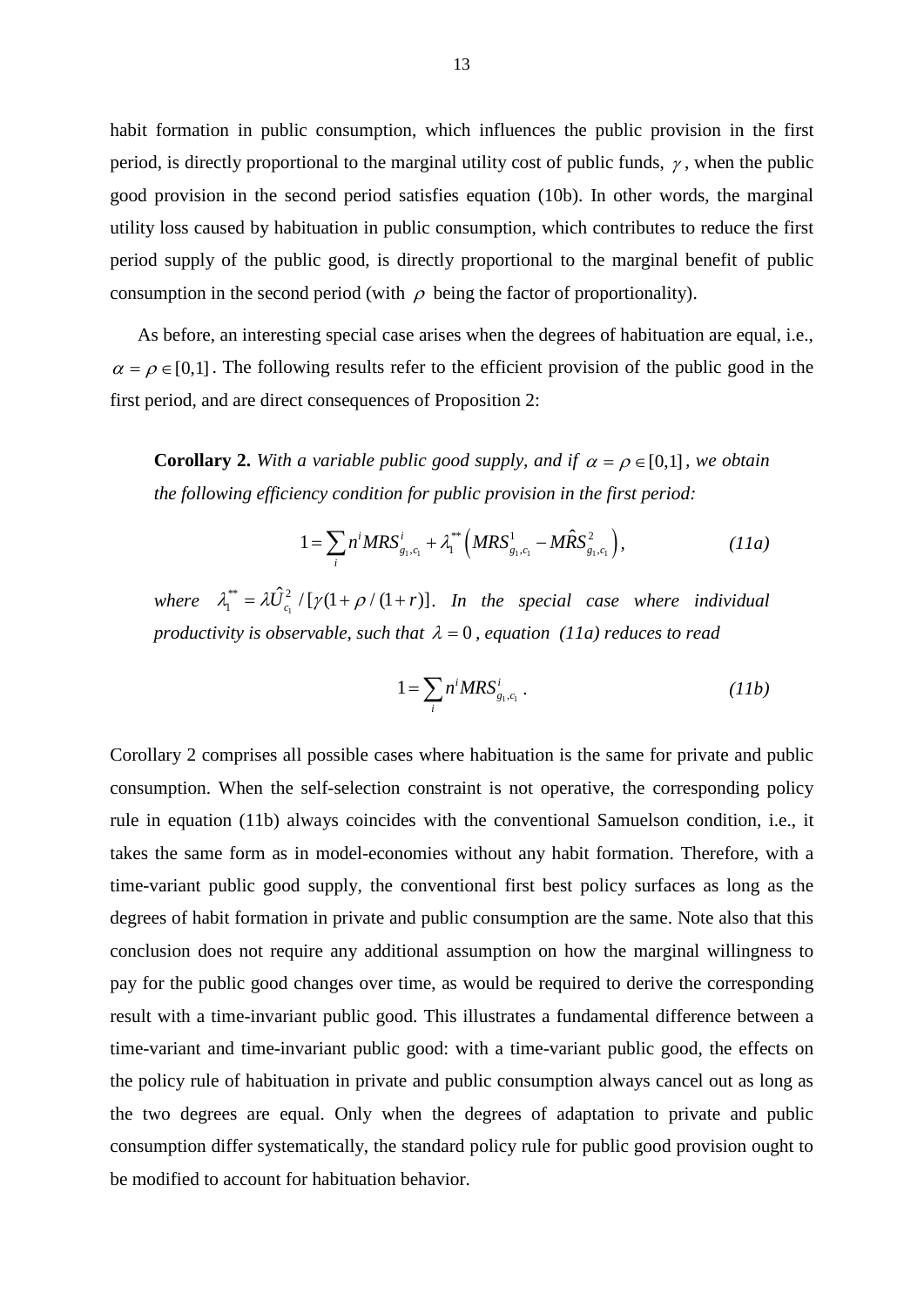A similar, albeit not identical, conclusion follows in a second best economy with a binding self-selection constraint. Equation (11a) is the standard efficiency condition for public provision in a second best economy with a binding self-selection constraint derived by Boadway and Keen (1993), with the only exception that the social marginal value of a relaxation of the self-selection constraint takes a slightly different form here. This is so because habituation affects the incentives faced by a potential mimicker and thus also the value that the government attaches to a relaxation of the self-selection constraint. By using equations  $(A1)$ – $(A4)$  and  $(A12)$  in the Appendix, we can eliminate the quotient of Lagrange multipliers from the formula for  $\lambda_i^{**}$  in equation (11a) and derive the following real shadow price of a relaxation of the self-selection constraint:

$$
\lambda_1^{**} = \frac{\lambda \hat{U}_{c_1}^2}{\gamma (1 + \rho/(1+r))} = \frac{U_{c_1}^1}{U_{c_2}^1} \left( \frac{1 - MRS_{g_2,c_2}^2 n^2 - M\hat{R}S_{g_2,c_2}^2 n^1}{(1+r) \left( MRS_{g_2,c_2}^1 - M\hat{R}S_{g_2,c_2}^2 \right)} \right) \frac{1}{1 + \rho/(1+r)} - n^1 \frac{1 + \alpha/(1+r)}{1 + \rho/(1+r)}.
$$
 (12)

Note that equation (12) is not a reduced form; the within-period marginal rates of substitution between the public good and private consumption depend on the degrees of habituation. It shows, instead, how the formula for the shadow price changes due to habituation and – in the context of equation  $(11a)$  – also how the policy rule for public good provision is modified when the consumers habituate in private and public consumption.

To interpret equation (11a) in the light of equation (12), suppose that  $\alpha = \rho$ , which is the condition on which Corollary 2 is based, and  $\lambda_1^{**} > 0$ . In this case, if  $MRS_{g_1,c_1}^1 - M\hat{R}S_{g_1,c_1}^2 > 0$  $(< 0$ ), equations (11a) and (12) suggest that habituation modifies the policy rule in the sense of counteracting the incentive to relax the self-selection constraint through over-provision (under-provision) of the public good relative to the first best Samuelson condition. The intuition is that habit formation in public consumption – by reducing the total marginal willingness to pay for public goods – makes public good provision a less useful instrument to relax the self-selection constraint, *ceteris paribus*. Yet, it is important to emphasize that this comparison refers to policy rules; not levels of the public good. Our concern is to compare the policy rule under habituation with the second best efficient policy rule for public provision in a model without any habit formation. As explained above, we cannot in general say anything about levels, since the within-period marginal rates of substitution between the public good and private consumption are also affected by habit formation.

#### **4. Summary and Discussion**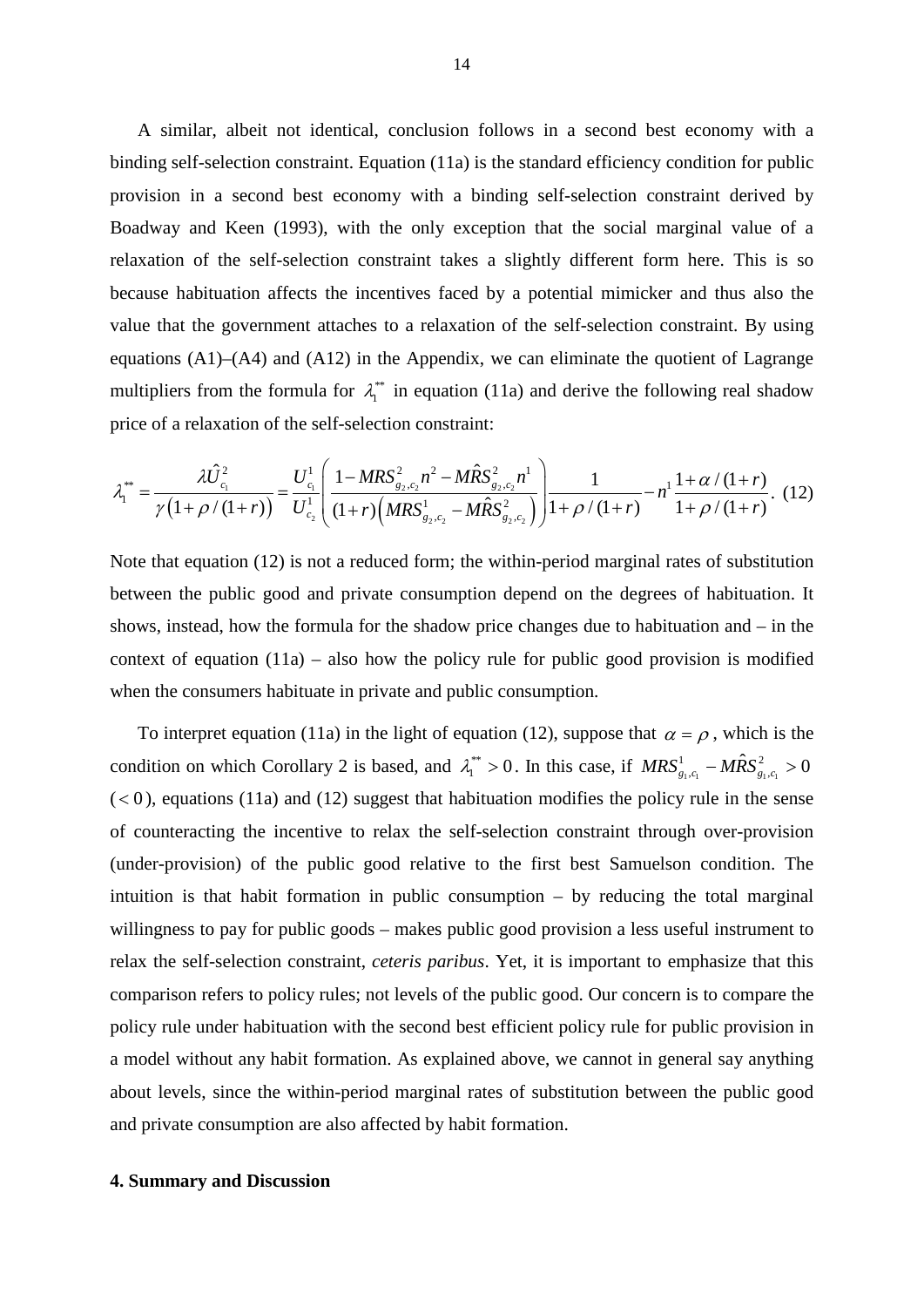This paper analyzes the implications of habit formation in private and public consumption for the Pareto efficient provision of public goods. The purpose is to examine whether, and how, habit formation affects the incentives underlying public good provision. We examine two versions of the model: one in which the public good is fixed over time (with an interpretation in terms of a state-variable) and the other where the government directly decides on the supply of the public good in each period (with the interpretation in terms of a flow-variable). We also distinguish between a first best resource allocation and a second best allocation where information asymmetries prevent the government from reaching the first best.

The take home message of the paper is summarized as follows. In general, habituation in public consumption leads to under-provision and habituation in private consumption to overprovision of the public good relative to the Samuelson condition (or second best analogue to the Samuelson condition). This holds irrespective of whether the public good is fixed or varies over the periods. An interesting special case arises when the degrees of habituation in private and public consumption are the same, in which the two versions of the model give quite different results. First, with a variable public good supply, the first best policy rule will in this case coincide with the standard Samuelson condition, i.e., the same condition as in the absence of any habit formation. The intuition is that the direct effects of habituation on the policy rule for public good provision will cancel out in this special case. However, if individual productivity is private information (meaning that the government is unable to raise revenue through type-specific lump-sum taxes), this special case implies a minor deviation from the standard policy rule for a flow-variable public good, since habituation also affects the incentives for the government to relax the self-selection constraint through public good provision. Second, with a time-invariant public good supply, the special case with equal degrees of habituation in private and public consumption does not in general imply that standard policy rules for public good provision surface. As we saw above, the first best policy rule for this special case typically means under-provision relative to the standard Samuelson condition.

Several extensions of the analysis carried out above are interesting for future research. One would be to extend the analysis to models where consumers are heterogeneous in terms of habit formation. Insights from behavioral economics also indicate that it might be fruitful to examine whether public good provision is a useful policy tool through which the government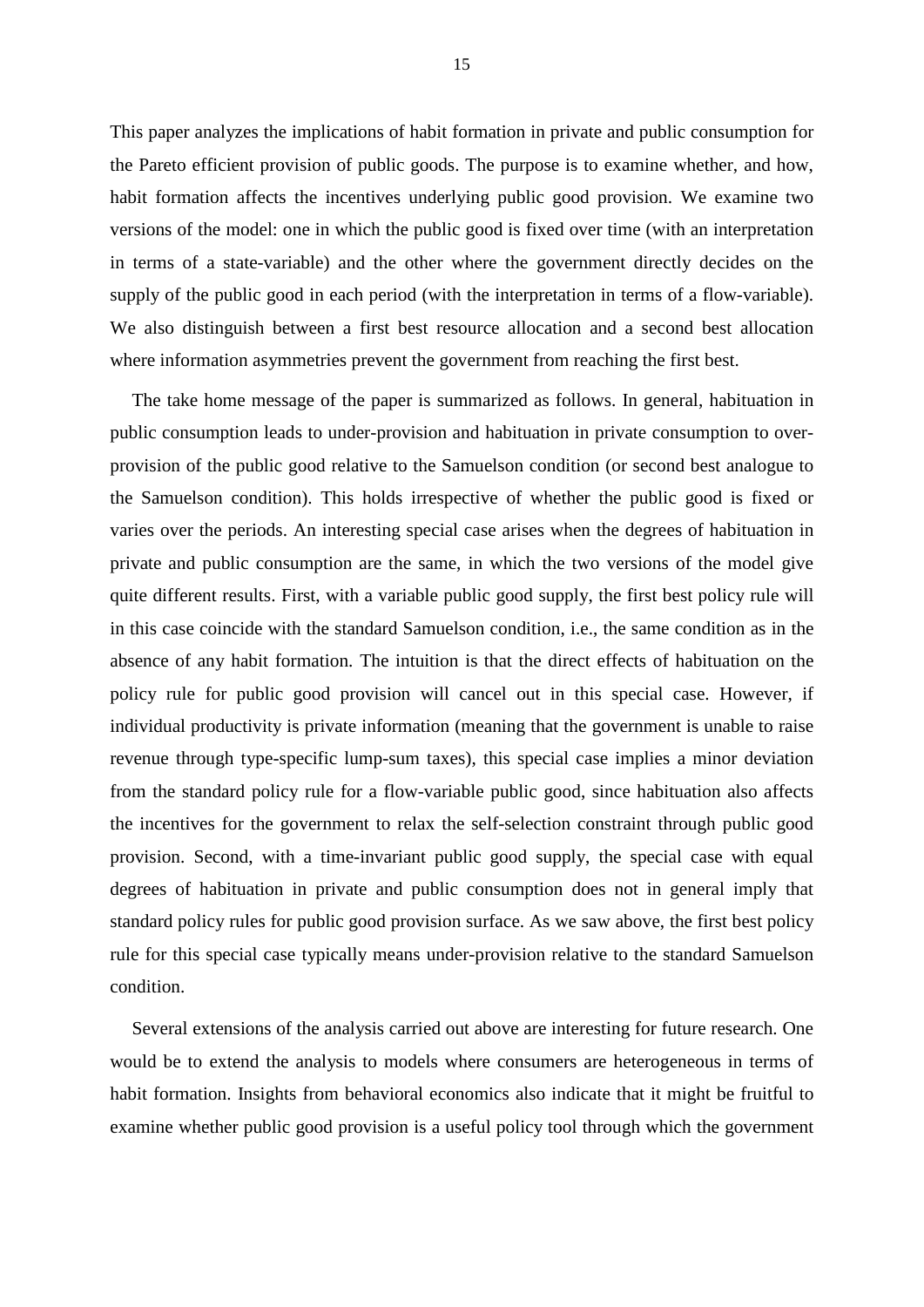can correct for behavioral mistakes such as myopic habits. [7](#page-17-0) Both these issues are clearly worth papers of their own, and we hope to address them in future research.

#### **Appendix I: Time-Invariant Supply of Public Goods**

The Lagrangean corresponding to the social decision-problem is given by

$$
L = U\left(c^{1}, \ell^{1}, x^{1} - \alpha c^{1}, g, g(1 - \rho)\right) + \mu \left[U\left(c^{2}, \ell^{2}, x^{2} - \alpha c^{2}, g, g(1 - \rho)\right) - \overline{U}^{2}\right] + \lambda \left[U\left(c^{2}, \ell^{2}, x^{2} - \alpha c^{2}, g, g(1 - \rho)\right) - U\left(c^{1}, 1 - \frac{w^{1}}{w^{2}}l^{1}, x^{1} - \alpha c^{1}, g, g(1 - \rho)\right)\right] + \gamma \left[\sum_{i} n^{i}w^{i}l^{i} - \sum_{i} n^{i}c^{i} - \sum_{i}\frac{n^{i}x^{i}}{1 + r} - g\right]
$$

By using the short notations  $c_1^i = c^i$ ,  $c_2^i = x^i - \alpha c^i$  (*i*=1,2),  $g_1 = g$ , and  $g_2 = g(1 - \rho)$ , the social first order conditions for private and public consumption can be written as

$$
\frac{\partial L}{\partial c^1} = U_{c_1}^1 - \alpha U_{c_2}^1 - \lambda (\hat{U}_{c_1}^2 - \alpha \hat{U}_{c_2}^2) - \gamma n^1 = 0
$$
 (A1)

$$
\frac{\partial L}{\partial x^1} = U_{c_2}^1 - \lambda \hat{U}_{c_2}^2 - \frac{\gamma n^1}{1+r} = 0
$$
 (A2)

$$
\frac{\partial L}{\partial c^2} = (\mu + \lambda)(U_{c_1}^2 - \alpha U_{c_2}^2) - \gamma n^2 = 0
$$
 (A3)

$$
\frac{\partial L}{\partial x^2} = (\mu + \lambda)U_{c_2}^2 - \frac{\gamma n^2}{1+r} = 0
$$
 (A4)

$$
\frac{\partial L}{\partial g} = U_{g_1}^1 + U_{g_2}^1 (1 - \rho) + (\mu + \lambda)[U_{g_1}^2 + U_{g_2}^2 (1 - \rho)] - \lambda[\hat{U}_{g_1}^2 + \hat{U}_{g_2}^2 (1 - \rho)] - \gamma = 0 \quad (A5)
$$

where subscripts attached to the utility function denote partial derivatives, i.e.,  $U_{c_1}^i = \partial U^i / \partial c_1^i$ ,  $U_{c_2}^i = \partial U^i / \partial c_2^i$ ,  $U_{g_1}^i = \partial U^i / \partial g_1$ , and  $U_{g_2}^i = \partial U^i / \partial g_2$  for  $i=1,2$ .

### *Proof of Proposition 1*

By using equations  $(A1) - (A4)$ , equation  $(A5)$  can be written as

$$
\frac{U_{g_1}^1}{U_{c_1}^1} \left[ \alpha U_{c_2}^1 + \lambda (\hat{U}_{c_1}^2 - \alpha \hat{U}_{c_2}^2) + \gamma n^1 \right] + \frac{U_{g_2}^1 (1 - \rho)}{U_{c_2}^1} \left[ \lambda \hat{U}_{c_2}^2 + \frac{\gamma n^1}{1 + r} \right]
$$
\n
$$
\frac{U_{g_1}^2}{U_{c_1}^2 - \alpha U_{c_2}^2} \gamma n^2 + \frac{U_{g_2}^2 (1 - \rho)}{U_{c_2}^2} \frac{\gamma n^2}{1 + r} - \lambda [\hat{U}_{g_1}^2 + \hat{U}_{g_2}^2 (1 - \rho)] - \gamma = 0.
$$
\n(A6)

Rearranging equation (A6), and rewriting the first term in the second row, gives

<span id="page-17-0"></span><sup>&</sup>lt;sup>7</sup> The implications of myopic habits for optimal income taxation have been examined in different contexts by Tuomala and Tenhunen (2013) and Aronsson and Schöb (forthcoming).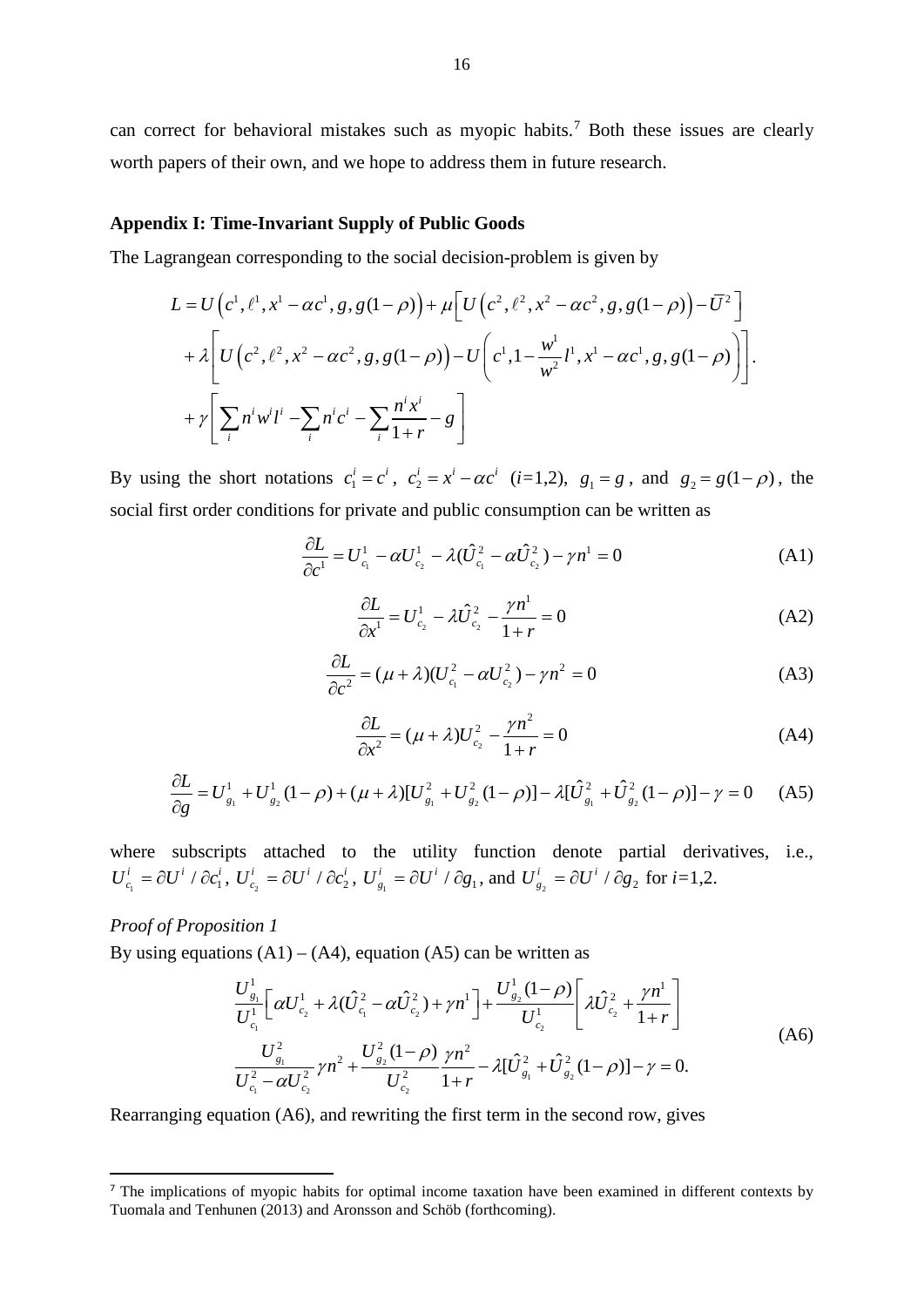$$
\frac{U_{s_1}^1}{U_{c_1}^1} \gamma n^1 + \frac{U_{s_1}^1}{U_{c_1}^1} \alpha \left[ U_{c_2}^1 - \lambda \hat{U}_{c_2}^2 \right] + \frac{U_{s_2}^1 (1 - \rho)}{U_{c_2}^1} \frac{\gamma n^1}{1 + r} \n+ \frac{U_{s_1}^2}{U_{c_1}^2} \frac{U_{c_1}^2}{U_{c_1}^2 - \alpha U_{c_2}^2} \gamma n^2 + \frac{U_{s_2}^2 (1 - \rho)}{U_{c_2}^2} \frac{\gamma n^2}{1 + r} \n+ \lambda \hat{U}_{c_1}^2 \left[ \frac{U_{s_1}^1}{U_{c_1}^1} - \frac{\hat{U}_{s_1}^2}{\hat{U}_{c_1}^2} \right] + \lambda \hat{U}_{c_2}^2 \left[ \frac{U_{s_2}^1}{U_{c_2}^1} - \frac{\hat{U}_{s_2}^2}{\hat{U}_{c_2}^2} \right] (1 - \rho) - \gamma = 0.
$$
\n(A7)

Equation (A2) implies

$$
U_{c_2}^1 - \lambda \hat{U}_{c_2}^2 = \frac{\gamma n^1}{1+r}.
$$
 (A8)

Similarly, combining equations (A3) and (A4) gives

$$
\frac{U_{c_1}^2}{U_{c_1}^2 - \alpha U_{c_2}^2} = \frac{(1+r)U_{c_2}^2 + \alpha U_{c_2}^2}{(1+r)U_{c_2}^2} = 1 + \frac{\alpha}{1+r}.
$$
\n(A9)

Substituting equations (A8) and (A9) into equation (A7) gives

$$
\frac{U_{g_1}^1}{U_{c_1}^1} \left[ 1 + \frac{\alpha}{1+r} \right] \gamma n^1 + \frac{U_{g_2}^1 (1-\rho)}{U_{c_2}^1} \frac{\gamma n^1}{1+r} + \frac{U_{g_1}^2}{U_{c_1}^2} \left[ 1 + \frac{\alpha}{1+r} \right] \gamma n^2 + \frac{U_{g_2}^2 (1-\rho)}{U_{c_2}^2} \frac{\gamma n^2}{1+r} + \lambda \hat{U}_{c_1}^2 \left[ \frac{U_{g_1}^1}{U_{c_1}^1} - \frac{\hat{U}_{g_1}^2}{\hat{U}_{c_1}^2} \right] + \lambda \hat{U}_{c_2}^2 \left[ \frac{U_{g_2}^1}{U_{c_2}^1} - \frac{\hat{U}_{g_2}^2}{\hat{U}_{c_2}^2} \right] (1-\rho) - \gamma = 0
$$
\n(A10)

which is equation (4) in Proposition 1. $\blacksquare$ 

#### **Appendix II: Variable Public Good Supply**

The Lagrangean is given by

$$
L = U\left(c^{1}, \ell^{1}, x^{1} - \alpha c^{1}, g, G - \rho g\right) + \mu \left[U\left(c^{2}, \ell^{2}, x^{2} - \alpha c^{2}, g, G - \rho g\right) - \bar{U}^{2}\right] + \lambda \left[U\left(c^{2}, \ell^{2}, x^{2} - \alpha c^{2}, g, G - \rho g\right) - U\left(c^{1}, 1 - \frac{w^{1}}{w^{2}}l^{1}, x^{1} - \alpha c^{1}, g, G - \rho g\right)\right].
$$
  
+  $\gamma \left[\sum_{i} n^{i}w^{i}l^{i} - \sum_{i} n^{i}c^{i} - \sum_{i}\frac{n^{i}x^{i}}{1+r} - g - \frac{G}{1+r}\right]$ 

The social first order conditions for  $c^i$  and  $x^i$  (*i*=1,2) remain as in equations (A1) – (A4), while the social first order conditions for *g* and *G* can be written as

 $g_2$ <sup>1</sup>  $\mu$ <sub>c</sub><sub> $g_2$ </sub>  $\mu$ <sub>c</sub><sub> $g_2$ </sub>  $g_2$ <sub> $g_2$ </sub>  $g_1$ <sub>1</sub>

 $G$   $s_2$   $s_3$   $s_2$   $s_3$   $s_1$ 

$$
\frac{\partial L}{\partial g} = U_{g_1}^1 - \rho U_{g_2}^1 + \mu \left[ U_{g_1}^2 - \rho U_{g_2}^2 \right] + \lambda \left[ U_{g_1}^2 - \rho U_{g_2}^2 - \left( \hat{U}_{g_1}^2 - \rho \hat{U}_{g_2}^2 \right) \right] - \gamma = 0 \quad (A11)
$$
\n
$$
\frac{\partial L}{\partial G} = U_{g_2}^1 + \mu U_{g_2}^2 + \lambda \left[ U_{g_2}^2 - \hat{U}_{g_2}^2 \right] - \frac{\gamma}{1+r} = 0 \tag{A12}
$$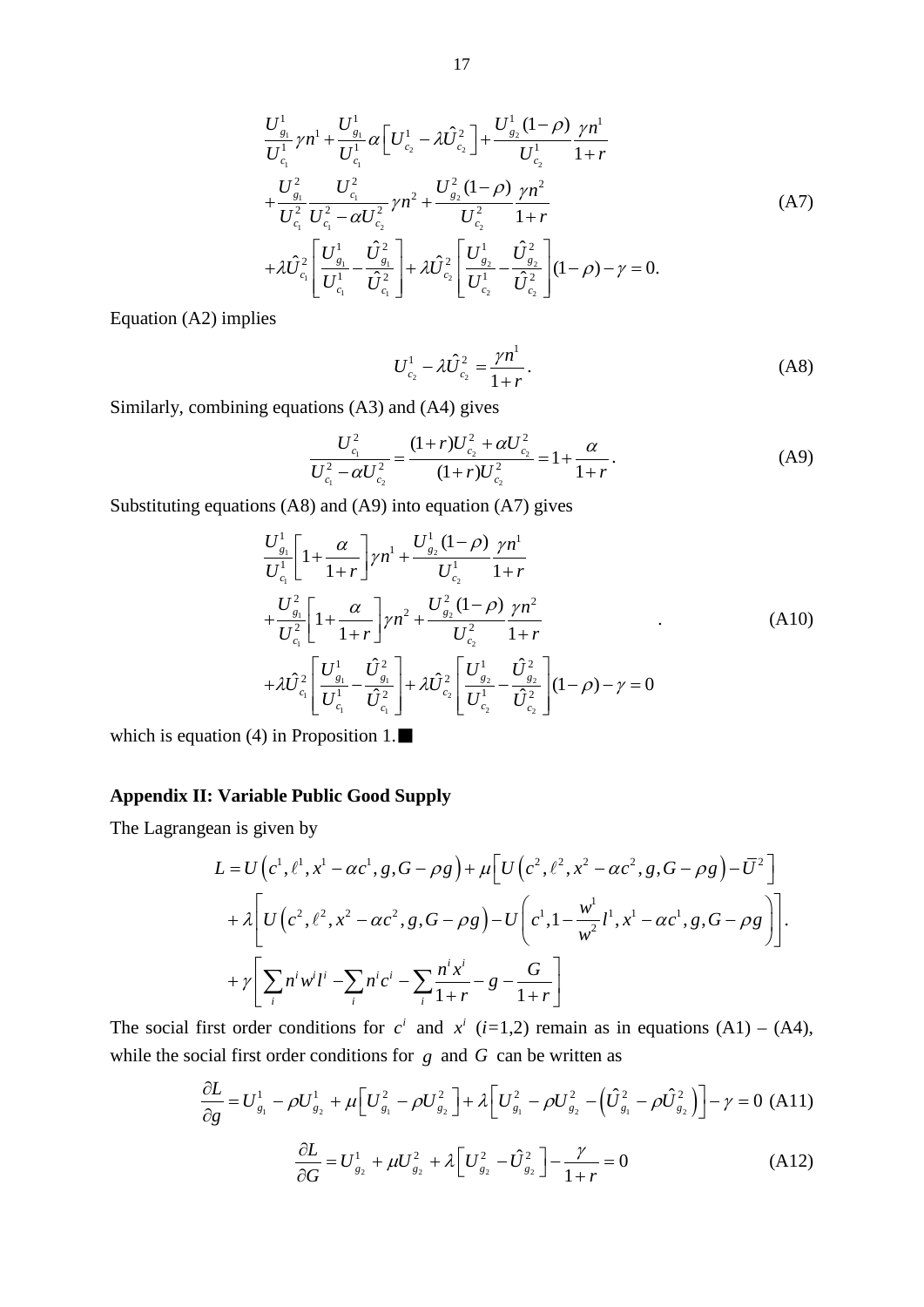where we have used the short notation  $g_1 = g$  and  $g_2 = G - \rho g$ .

#### *Proof of Proposition 2*

Starting with the policy rule for the second period provision, *G*, we can substitute equations  $(A2)$  and  $(A4)$  into equation  $(A12)$  to derive

$$
\frac{U_{g_2}^1}{U_{c_2}^1} \left[ \lambda \hat{U}_{c_2}^2 + \frac{\gamma n^1}{1+r} \right] + \frac{U_{g_2}^2}{U_{c_2}^2} \frac{\gamma n^2}{1+r} - \lambda \hat{U}_{g_2}^2 - \frac{\gamma}{1+r} = 0. \tag{A13}
$$

Rearrangements give

$$
\frac{U_{g_2}^1}{U_{c_2}^1} \frac{\gamma n^1}{1+r} + \frac{U_{g_2}^2}{U_{c_2}^2} \frac{\gamma n^2}{1+r} - \lambda \hat{U}_{c_2}^2 \left[ \frac{U_{g_2}^1}{U_{c_2}^1} - \frac{\hat{U}_{g_2}^2}{\hat{U}_{c_2}^2} \right] - \frac{\gamma}{1+r} = 0,
$$
\n(A14)

which is equivalent to equation (10b) in Proposition 2. Turning to the optimal provision in the first period, *g*, note first that equation (A12) implies

$$
\rho U_{g_2}^1 + \rho \mu U_{g_2}^2 + \rho \lambda \Big[ U_{g_2}^2 - \hat{U}_{g_2}^2 \Big] = \frac{\rho \gamma}{1+r} = 0.
$$

Substituting into equation (A11) gives

$$
U_{g_2}^1 + \mu U_{g_1}^2 + \lambda \left[ U_{g_1}^2 - \hat{U}_{g_1}^2 \right] - \gamma \left( 1 + \frac{\rho}{1+r} \right) = 0 \,.
$$
 (A15)

By using equations (A1) and (A3), equation (A15) can be rewritten as

$$
\frac{U_{g_1}^1}{U_{c_1}^1} \left[ \alpha U_{c_2}^1 + \lambda (\hat{U}_{c_1}^2 - \alpha \hat{U}_{c_2}^2) + \gamma n^1 \right] + \frac{U_{g_1}^2}{U_{c_1}^2 - \alpha U_{c_2}^2} \gamma n^2 - \lambda \hat{U}_{g_1}^2 - \gamma \left( 1 + \frac{\rho}{1+r} \right) = 0. \tag{A16}
$$

Rearranging equation (A16) gives

$$
\frac{U_{g_1}^1}{U_{c_1}^1} \gamma n^1 + \frac{U_{g_1}^1}{U_{c_1}^1} \alpha \left[ U_{c_2}^1 - \lambda \hat{U}_{c_2}^2 \right] + \frac{U_{g_1}^2}{U_{c_1}^2} \frac{U_{c_1}^2}{U_{c_1}^2 - \alpha U_{c_2}^2} \gamma n^2
$$
\n
$$
+ \lambda \hat{U}_{c_1}^2 \left[ \frac{U_{g_1}^1}{U_{c_1}^1} - \frac{\hat{U}_{g_1}^2}{\hat{U}_{c_1}^2} \right] - \gamma \left( 1 + \frac{\rho}{1+r} \right) = 0.
$$
\n(A17)

Finally, using equations (A8) and (A9) in equation (A17) gives equation (10a) in Proposition  $2. \blacksquare$ 

#### **References**

- Aronsson, Thomas and Ronnie Schöb (forthcoming) "Consumption Adaptation, Anticipation-Bias and Optimal Income Taxation", *Journal of Public Economic Theory.*
- Atkinson, Anthony B., and Nicholas H. Stern (1974): "Pigou, taxation and public goods", *The Review of Economic Studies* 41, 119-128.
- Boadway, Robin and Michael Keen (1993): "Public Goods, Self-Selection and Optimal Income Taxation", *International Economic Review* 34, 463–478.
- Clark, Andrew E. (1999): "Are wages habit-forming? Evidence from micro data", *Journal of Economic Behavior and Organization* 39, 179-200.
- Clark, Andrew E., Paul Frijters, and Michael A. Shields (2008): "Relative income, happiness, and utility: An explanation for the Easterlin paradox and other puzzles", *Journal of Economic Literature* 46, 95-144.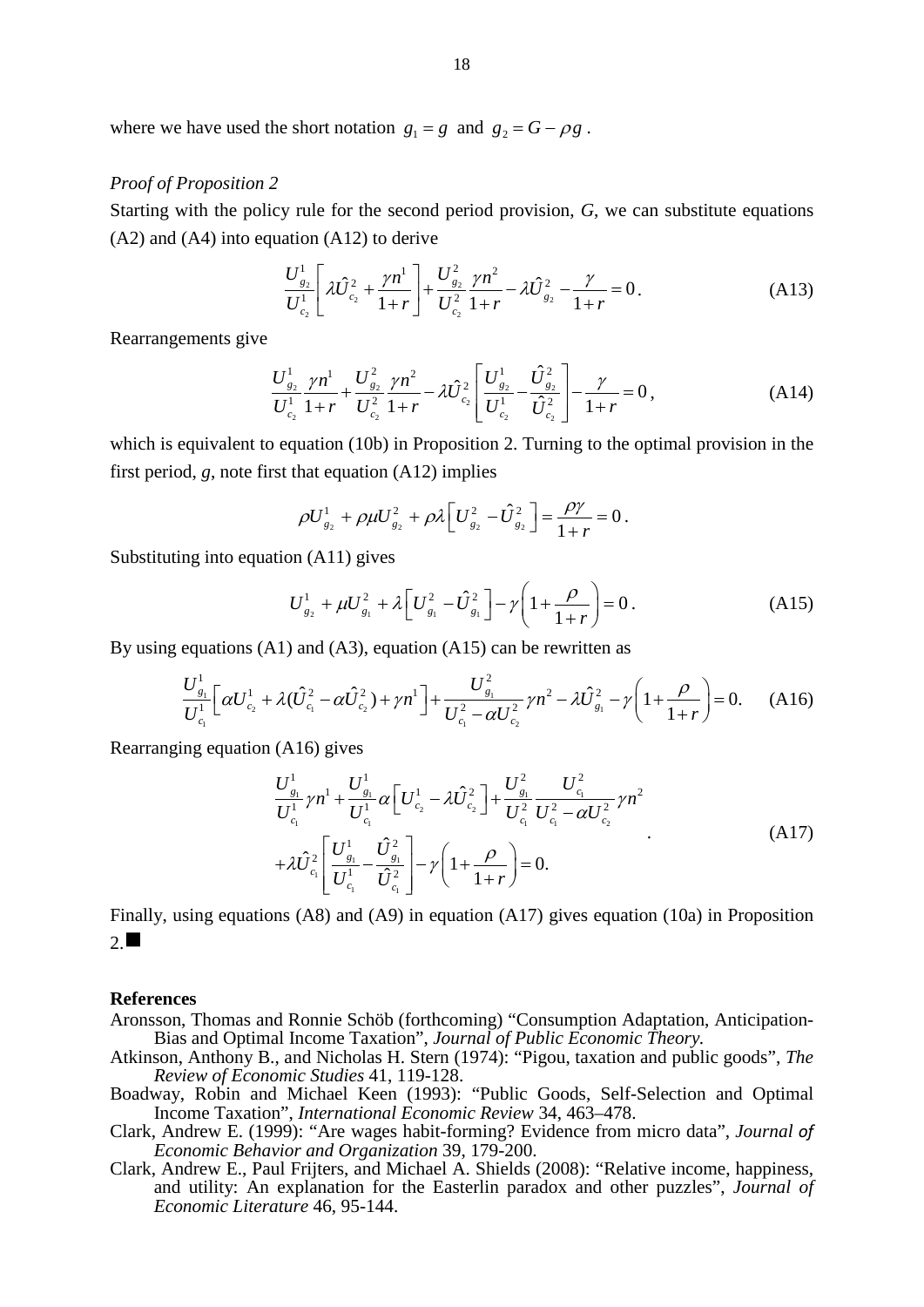- Diener, Ed, Richard E. Lucas, Ulrich Schimmack, and John F. Helliwell (2009): *Well-Being for Public Policy*, Oxford: Oxford University Press.
- Dunn, Elizabeth W.; Daniel T. Gilbert and Timothy D. Wilson (2011): "If money doesn't make you happy, then you probably aren't spending it right", *Journal of Consumer Psychology* 21, 115-125.
- Fuhrer, Jeffrey, C. (2000) "Habit formation in consumption and its implications for monetarypolicy models", *American Economic Review* 90, 367-390.
- Gaube, Thomas (2000): "When do distortionary taxes reduce the optimal supply of public goods?" *Journal of Public Economics* 76, 151-180.
- Guo, Jang-Ting and Alan Krause (2011): "Optimal nonlinear taxation with habit formation" *Journal of Public Economic Theory* 13, 463–480.
- Koehne, Sebastian and Moritz Kuhn (2014): "Optimal taxation in a habit formation economy" *Journal of Public Economics* 122, 31-39.
- Levinson, Arik (2013): *Happiness, behavioral economics, and public policy*, NBER Working Paper No. 19329.
- Lucas, Richard E. (2007): "Adaptation and the set-point model of subjective well-being Does happiness change after major life events?" *Current Directions in Psychological Science* 16(2), 75-79.
- Luhmann, Maike, Wilhelm Hofmann, Michael Eid and Richard E. Lucas (2012): "Subjective well-being and adaptation to life events: A meta-analysis", *Journal of Personality and Social Psychology* 102, 592-615.
- Pollak, Robert A. (1970): "Habit Formation and Dynamic Demand Functions", *Journal of Political Economy* 78, 745-763.
- Schkade, David A. and Daniel Kahneman (1998): "Does living in California make people happy? A focusing illusion in judgments of life satisfaction", *Psychological Science* 9, 340–346.
- Tuomala, Matti and Sanna Tenhunen (2013): "On the Design of Optimal Non-linear Tax/Pension Systems with Habit Formation", *International Tax and Public Finance* 20, 485-512.
- Weimann, Joachim, Andreas Knabe and Ronnie Schöb (2015): *Measuring Happiness. The Economics of Happiness,* Cambridge: MIT Press.
- Woittiez, Isolde and Arie Kapteyn (1998): "Social interaction and habit formation in a model of female labor supply", *Journal of Public Economics* 70, 185-205.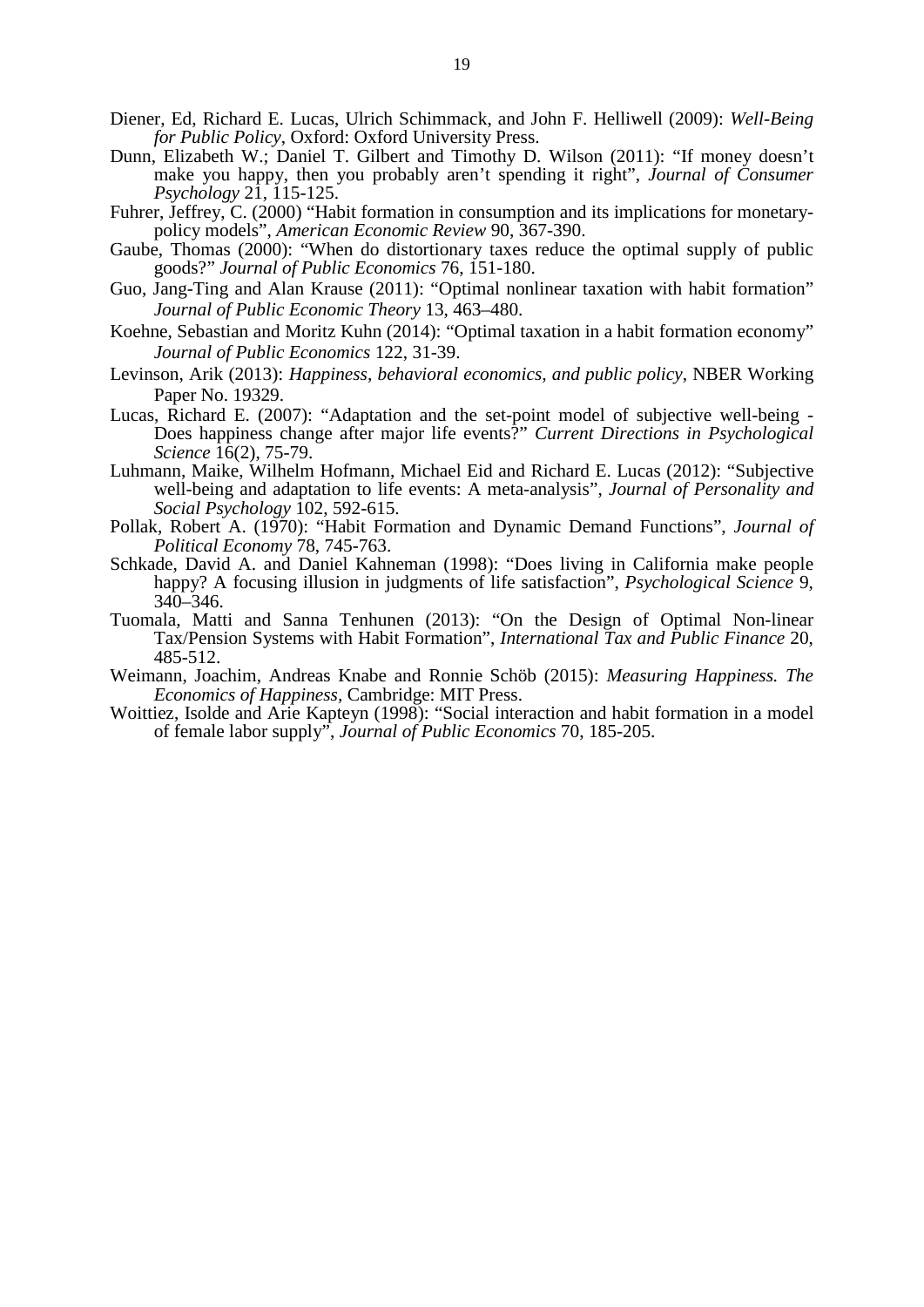# Diskussionsbeiträge - Fachbereich Wirtschaftswissenschaft - Freie Universität Berlin Discussion Paper - School of Business and Economics - Freie Universität Berlin

2016 erschienen:

| 2016/1 | BARTELS, Charlotte und Maximilian STOCKHAUSEN<br>Children's opportunities in Germany - An application using multidimensional<br>measures<br>Economics                                                                             |
|--------|-----------------------------------------------------------------------------------------------------------------------------------------------------------------------------------------------------------------------------------|
| 2016/2 | BÖNKE, Timm; Daniel KEMPTNER und Holger LÜTHEN<br>Effectiveness of early retirement disincentives: individual welfare,<br>distributional and fiscal implications<br>Economics                                                     |
| 2016/3 | NEIDHÖFER, Guido<br>Intergenerational Mobility and the Rise and Fall of Inequality: Lessons from<br>Latin America<br>Economics                                                                                                    |
| 2016/4 | TIEFENSEE, Anita und Christian WESTERMEIER<br>Intergenerational transfers and wealth in the Euro-area: The relevance of<br>inheritances and gifts in absolute and relative terms<br>Economics                                     |
| 2016/5 | BALDERMANN, Claudia; Nicola SALVATI und Timo SCHMID<br>Robust small area estimation under spatial non-stationarity<br>Economics                                                                                                   |
| 2016/6 | GÖRLITZ, Katja und Marcus TAMM<br>Information, financial aid and training participation: Evidence from a<br>randomized field experiment<br>Economics                                                                              |
| 2016/7 | JÄGER, Jannik und Theocharis GRIGORIADIS<br>Soft Budget Constraints, European Central Banking and the Financial Crisis<br>Economics                                                                                               |
| 2016/8 | SCHREIBER, Sven und Miriam BEBLO<br>Leisure and Housing Consumption after Retirement: New Evidence on the<br>Life-Cycle Hypothesis<br>Economics                                                                                   |
| 2016/9 | SCHMID, Timo; Fabian BRUCKSCHEN; Nicola SALVATI und Till ZBIRANSKI<br>Constructing socio-demographic indicators for National Statistical Institutes<br>using mobile phone data: estimating literacy rates in Senegal<br>Economics |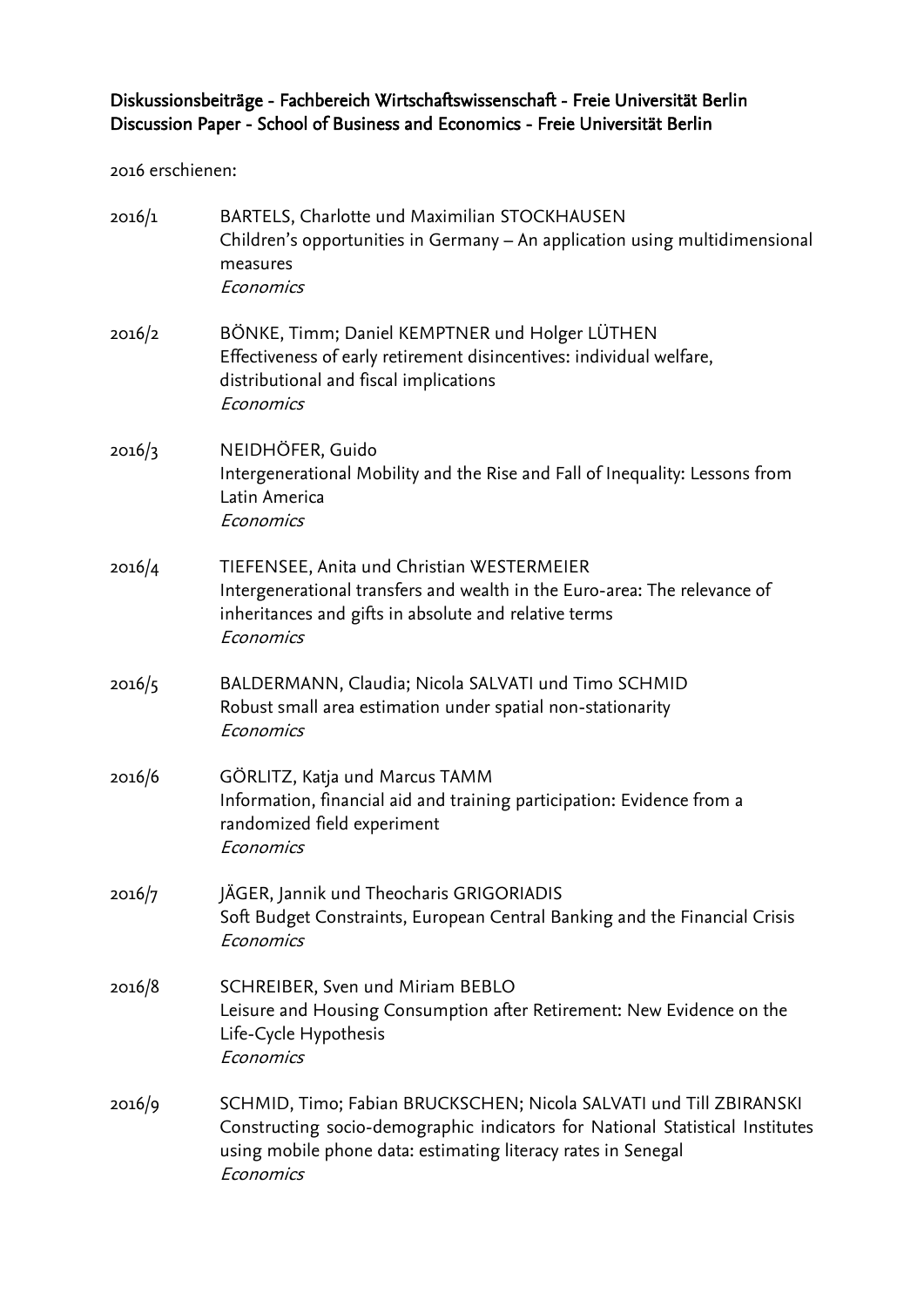| 2016/10 | JESSEN, Robin; ROSTAM-AFSCHAR, Davud und Sebastian SCHMITZ<br>How Important is Precautionary Labor Supply?<br>Economics                                                                                                |
|---------|------------------------------------------------------------------------------------------------------------------------------------------------------------------------------------------------------------------------|
| 2016/11 | BIER, Solveig; Martin GERSCH, Lauri WESSEL, Robert TOLKSDORF und<br>Nina KNOLL<br>Elektronische Forschungsplattformen (EFP) für Verbundprojekte: Bedarfs-,<br>Angebots- und Erfahrungsanalyse<br>Wirtschaftsinformatik |
| 2016/12 | WEIDENHAMMER, Beate; Timo SCHMID, Nicola SALVATI und<br><b>Nikos TZAVIDIS</b><br>A Unit-level Quantile Nested Error Regression Model for Domain Prediction<br>with Continuous and Discrete Outcomes<br>Economics       |
| 2016/13 | TZAVIDIS, Nikos; Li-Chun ZHANG, Angela LUNA HERNANDEZ,<br>Timo SCHMID, Natalia ROJAS-PERILLA<br>From start to finish: a framework for the production of small area official<br>statistics<br>Economics                 |
| 2016/14 | GASTEIGER, Emanuel<br>Do Heterogeneous Expectations Constitute a Challenge for Policy Interaction?<br>Economics                                                                                                        |
| 2016/15 | HETSCHKO, Clemens; Ronnie SCHÖB und Tobias WOLF<br>Income Support, (Un-)Employment and Well-Being<br>Economics                                                                                                         |
| 2016/16 | KÖNIG, Johannes und Carsten SCHRÖDER<br>Inequality-Minimization with a Given Public Budget<br>Economics                                                                                                                |
| 2016/17 | ENGLER, Philipp und Juha TERVALA<br>Welfare Effects of TTIP in a DSGE Model<br>Economics                                                                                                                               |
| 2016/18 | BREYEL, Corinna und Theocharis GRIGORIADIS<br>Foreign Agents? Natural Resources & the Political Economy of Civil Society<br>Economics                                                                                  |
| 2016/19 | MÁRQUEZ-VELÁZQUEZ, Alejandro<br>Growth Impacts of the Exchange Rate and Technology<br>Economics                                                                                                                        |
| 2016/20 | DULLIEN, Sebastian; Barbara FRITZ, Laurissa MÜHLICH<br>The IMF to the Rescue: Did the Euro Area benefit from the Fund's Experience<br>in Crisis fighting?<br>Economics                                                 |